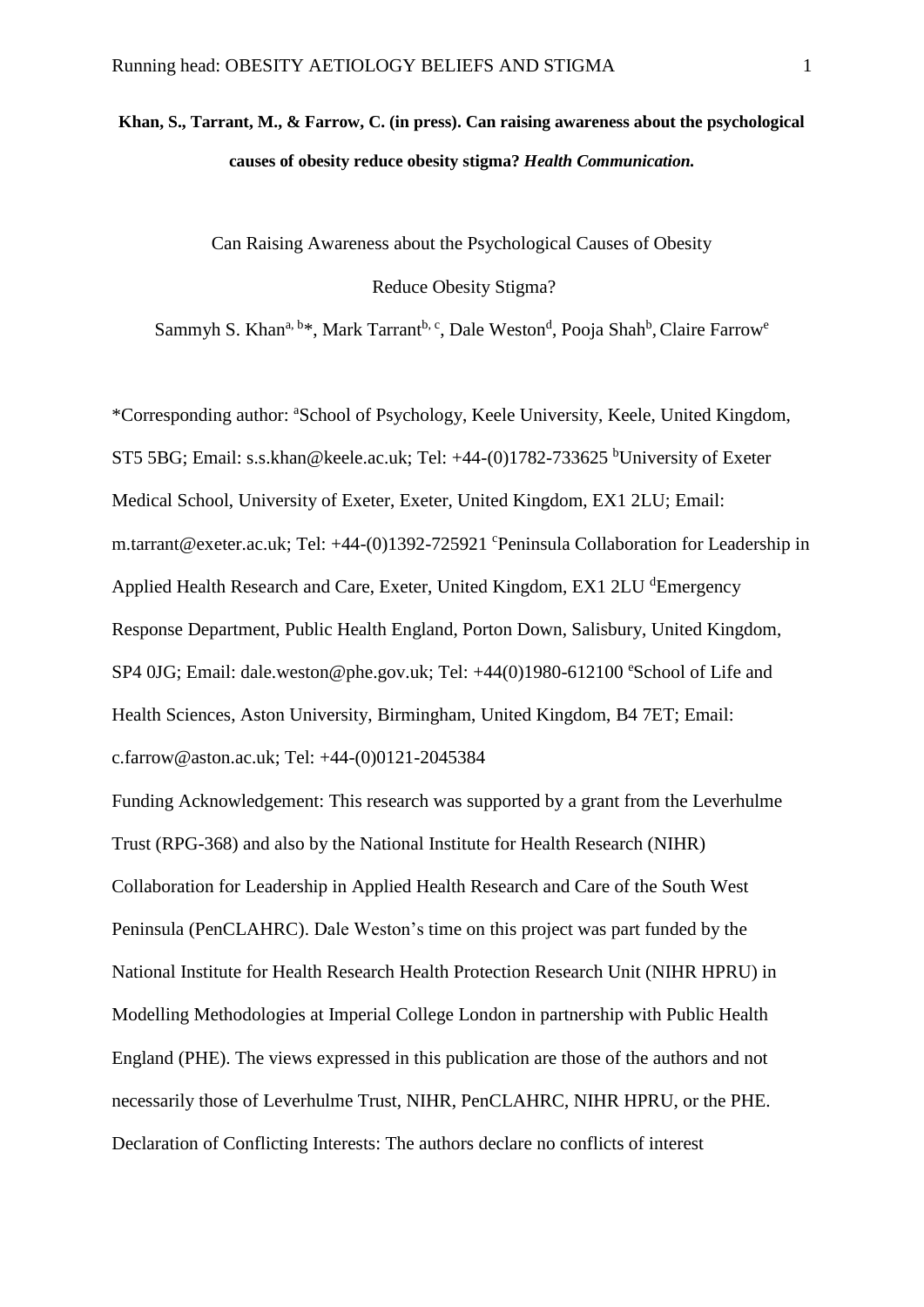#### **Abstract**

Obesity stigma largely remains a socially acceptable bias with harmful outcomes for its victims. While many accounts have been put forward to explain the bias, the role of obesity aetiology beliefs has received little scrutiny. The research examined the effect that beliefs about the psychological aetiology of obesity have on the expression of obesity stigma, and the mechanisms underpinning this effect. Participants ( $N = 463$ ) were asked to evaluate a target person with obesity after reading one of three possible aetiologies: psychological, genetic or behavioural. The presentation of a psychological aetiology of obesity elicited less prejudice compared to behavioural causes but greater prejudice compared to genetic causes; observed differences were found to be a function of the agency ascribed to the target's obesity, and empathy expressed for the target. The findings highlight the impact that communicating obesity in terms of psychological causes can have for the expression of obesity stigma.

Keywords: obesity stigma; obesity aetiology; psychological causes; agency; empathy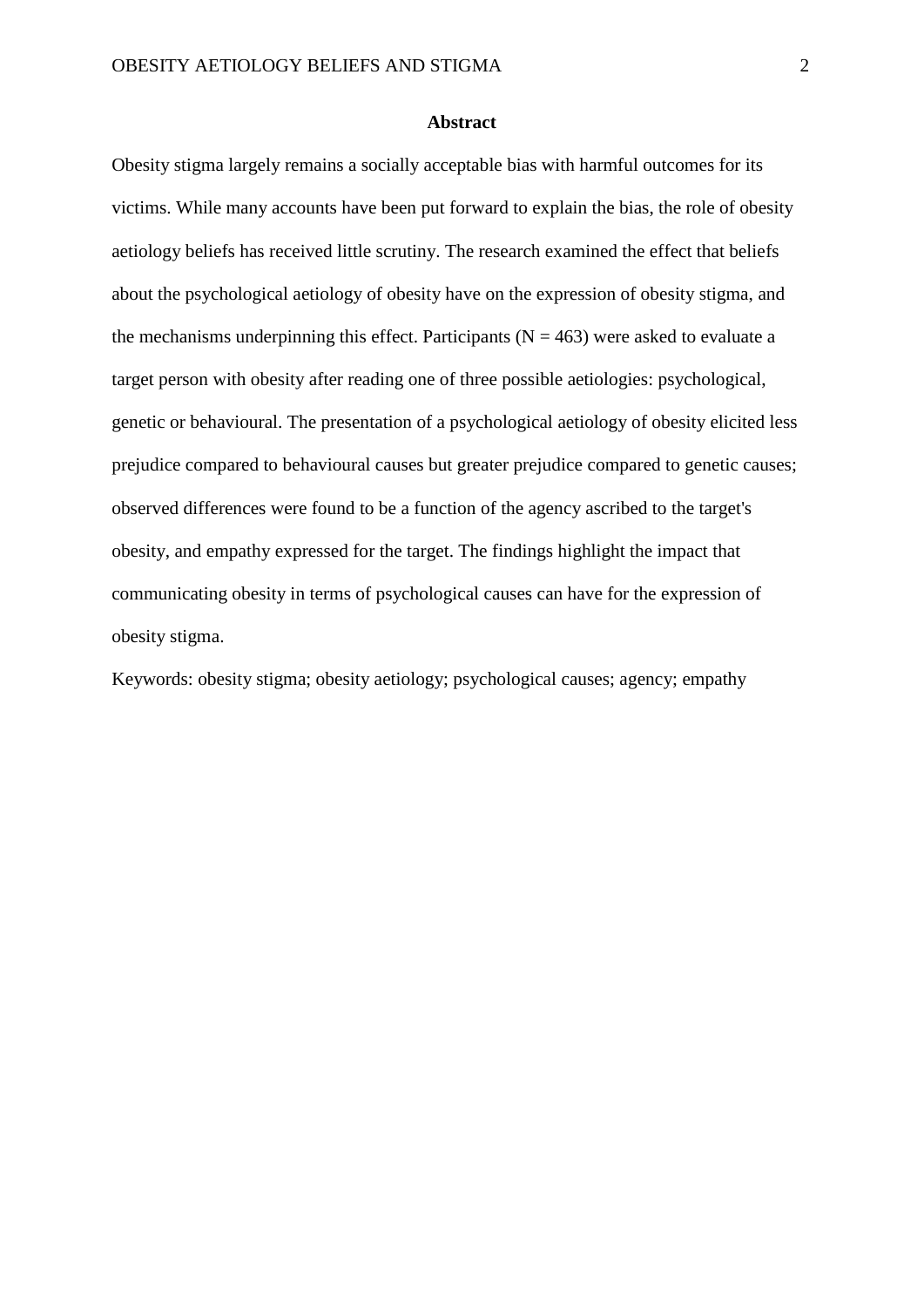Can Raising Awareness about the Psychological Causes of Obesity Reduce Obesity Stigma? Anti-fat bias, or obesity stigma, refers to the unfavourable judgment of people who are obese. As with other socially devalued groups, obesity stigma underpins the prejudicial and discriminatory experiences reported by obese people and reflects a general lack of concern, or empathy, for their welfare (Puhl & Heuer, 2009). Compared to other stigmatised groups, prejudice and discrimination towards people with obesity still largely remains socially acceptable (Latner, O'Brien, Durso, Brinkman & MacDonald, 2008). Obesity stigma is pervasive and evidenced across institutional contexts, including education (e.g., Lumeng, Forrest, Appugliese, Kaciroti, Corwyn, Bradley, 2010), employment (e.g., Baum & Ford, 2004), and healthcare (e.g., Teachman & Brownell, 2001). Obesity stigma, both public- and self-stigma, is also associated with various negative health outcomes amongst those that it affects, including depression, low self-esteem, maladaptive eating, exercise avoidance and disordered body image (e.g., Carr & Friedman, 2005; Farrow & Tarrant, 2009; Schveyl, Puhl & Brownell, 2011).

Given its negative effects on victims, it is important to understand the conditions that make the expression of obesity stigma acceptable. Understanding this is likely to be critical to ongoing efforts to change people's attitudes towards people with obesity, particularly given the importance that the framing of the nature, causes, and consequences of obesity plays in public campaigns (see Barry, Gollust, McGinty & Niederdeppe, 2014). As a step towards this goal, the current research examined the impact of people's beliefs about the causes of obesity on their expression of obesity stigma. This focus builds on current understandings of the causes of obesity that emphasises a number of different determinants of (excessive) body weight, including some over which individuals exert little control and responsibility (e.g., genetics: Bouchard & Perusse, 1993).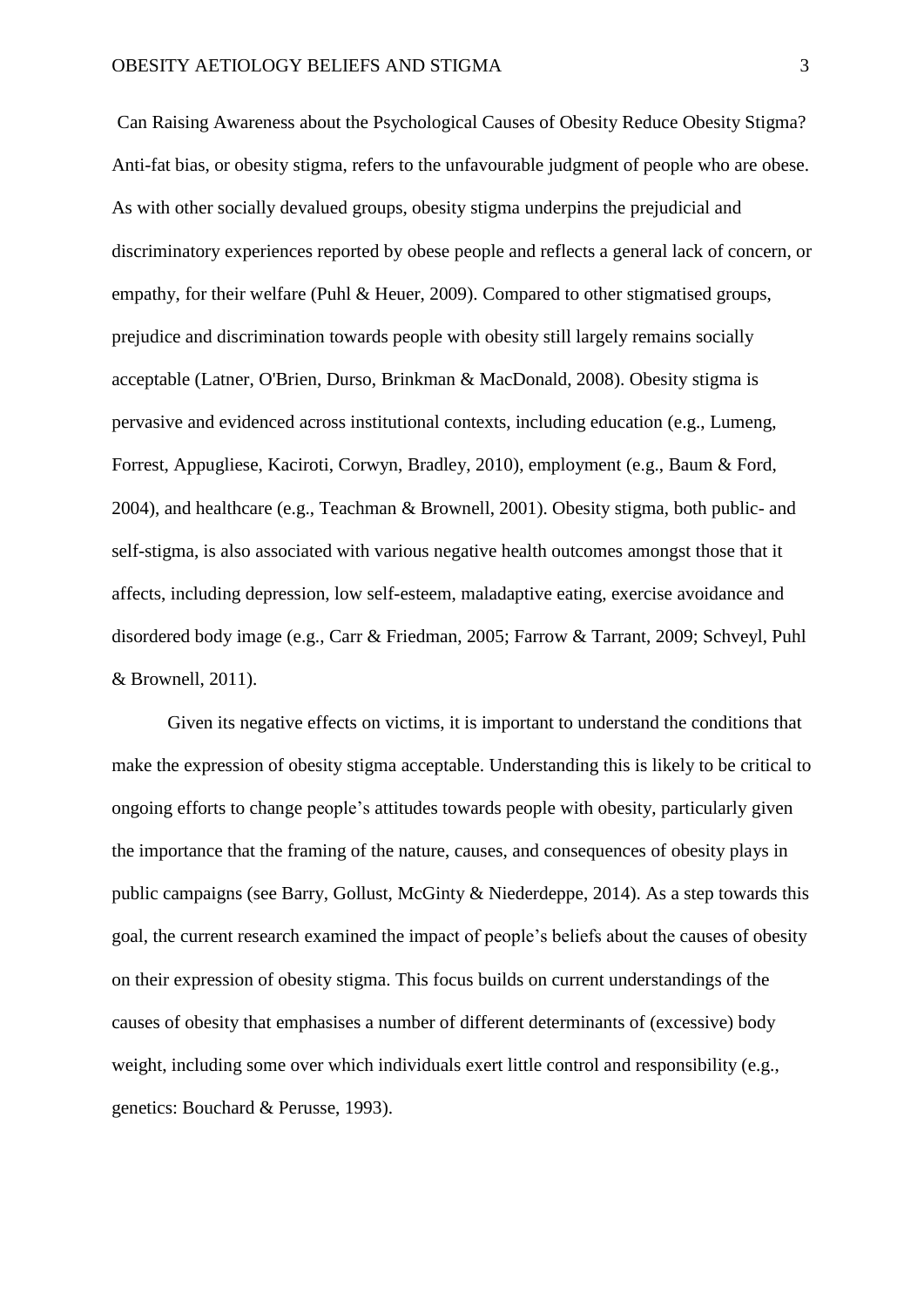Explanations for obesity stigma have centred on attribution theory (e.g., Crandall, D'Anello, Sakalli, Lazarus, Wieczorkowska Nejtardt & Feather, 2001; Weiner, Perry & Magnusson, 1983), and the idea that prejudice towards people with obesity evolves out of the belief that weight is personally controllable (Puhl & Brownell, 2003). This perspective attributes weight gain to individual, volitional, failures to eat a balanced diet and exercise regularly. However, rather than motivating people to adopt a healthy lifestyle, attributing excess weight to personal failure can undermine the motivation to lose weight (e.g., Brownell et al., 2010; Burnette, 2010; Pearl & Leibowitz, 2014), and is also antecedent to stigma (Crandall, 1994; Puhl & Heur, 2009; Teachman, Gapinski, Brownell, Rawlins & Jeyaram, 2003). Early research by Crandall (1994) showed that prejudice and discrimination towards people with obesity was higher when people focused on a behavioural compared to a genetic aetiology of obesity, and subsequent research has uncovered similar findings amongst both adults (e.g., Jeong, 2007; Persky & Eccleston, 2011; Teachman, et al., 2003) and children (e.g., Bell & Morgan, 2000). This suggests that the way in which the underpinning causes of obesity are communicated may play an important part in the expression of obesity stigma and thereby in interventions intended to mitigate obesity stigma. Although not directly tested empirically, perceiving a genetic aetiology for obesity may elicit less prejudice and discrimination by shifting attention away from personal responsibility-focused explanations for weight (Crandall, 1994; Teachman, et al., 2003).

The current research extended the above focus to consider the stigma consequences of holding beliefs centred on the psychological underpinnings of obesity. Weight gain is known to be brought about both by behavioural factors (e.g., overeating), and genetic factors, including both single gene mutations (e.g., leptin (LEP) and melanocortin-4 receptor (MC4R)) and common gene variations (e.g., FTO gene; for an overview see Bray & Bouchard, 2014). Less readily acknowledged are psychological factors, although these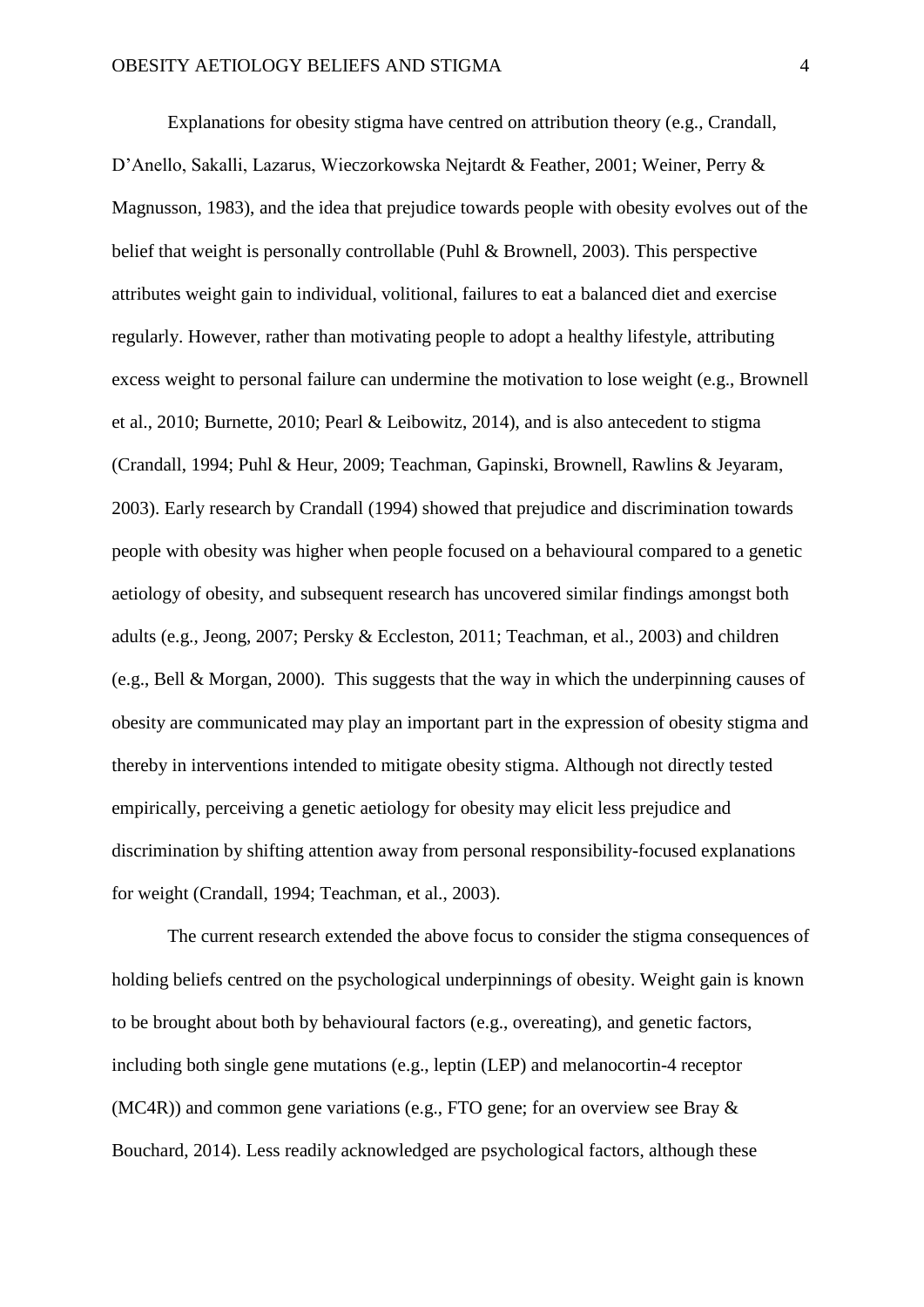clearly also contribute to weight gain. Binge Eating Disorder (BED), which has a prevalence of 30% amongst obese people who seek weight management treatment (de Zwaan, 2001), is understood to have a largely psychological aetiology (Fairburn & Wilson, 1995) and is classified as a psychological disorder in the fifth edition of the Diagnostic and Statistical Manual of Mental Disorders (DSM-5; American Psychiatric Association, 2013). BED is treated most effectively through psychological interventions (Vocks et al., 2010). Similarly, depression is closely linked to obesity (Luppino et al., 2010) and the maladaptive eating behaviours that contribute to excess weight gain (e.g., Goldschmidt et al., 2014; Skinner, Haines, Austin & Field, 2012).

Whether beliefs about the psychological underpinnings of weight status structure the expression of obesity stigma is unknown. On one hand, it might be expected that a focus on the psychological aetiology of obesity will make obesity stigma expressions more likely because of the potential "double" stigma associated with being both obese *and* suffering from psychological ill-health. Conversely, focusing on the psychological aetiology of obesity may inhibit the expression of weight stigma by bringing to mind factors over which individuals have little control (as is the case for mental health stigma: see Corrigan, 2000). By testing these competing predictions, the current study aimed to provide a fuller understanding of how the three different aetiology beliefs—behavioural, genetic and psychological—affect the expression of obesity stigma. Our priority in assessing these three aetiologies was not upon professional beliefs, but rather lay understandings about the aetiology of obesity. Even though a wealth of scientific evidence has indicated that obesity is the result of a complex interaction of behavioural, genetic, and psychological factors (e.g., Llewellyn & Wardle, 2015), information about the causes of obesity provided by healthcare services, such as the NHS (2016) and BUPA (2016), tend to present determinants as distinct rather than interactive (for an exception see the 'Obesity System Map' published by Public Health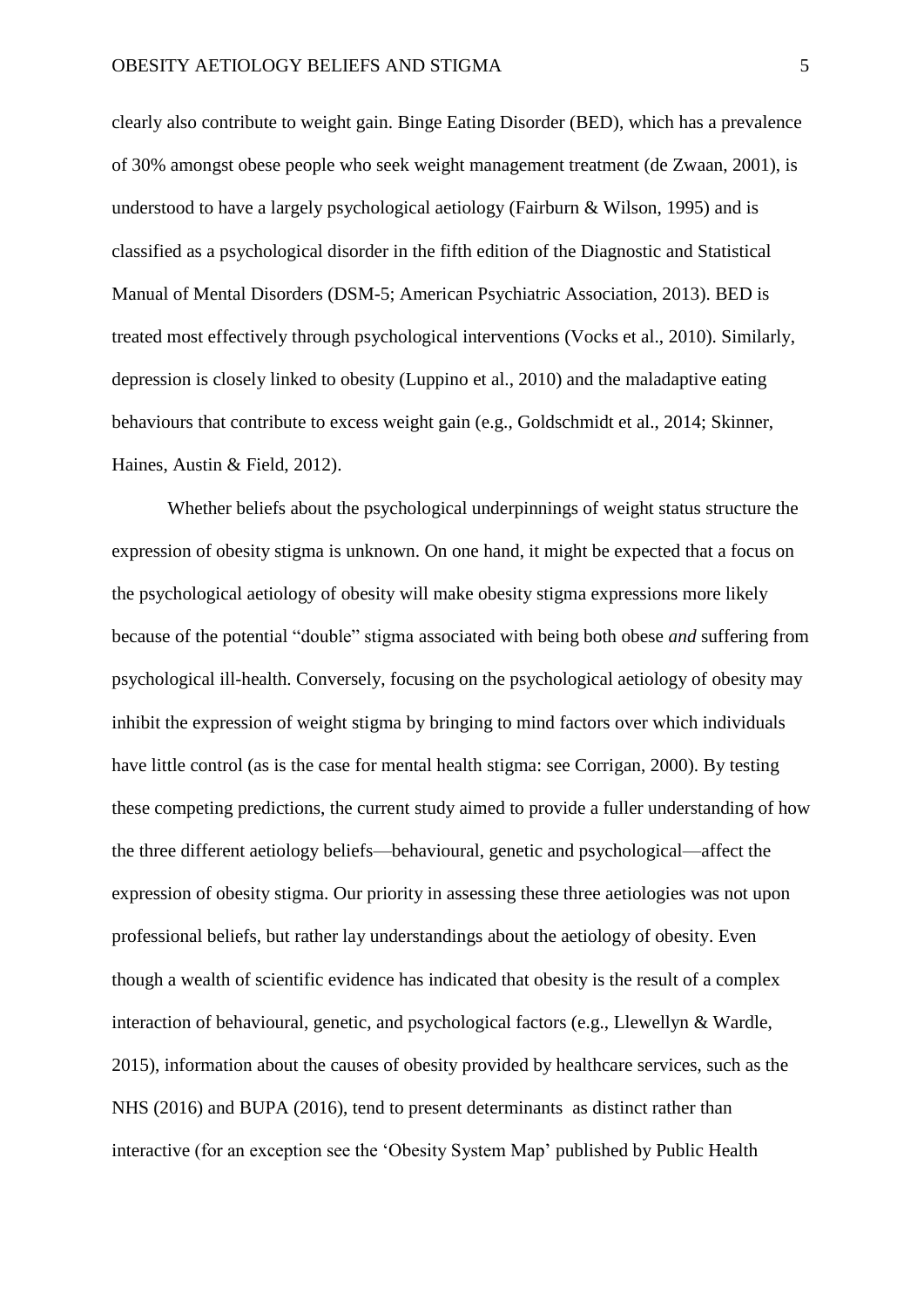England (PHE, 2016)) - it is the impact of such oversimplified presentations of obesity on the expression of stigma which are the focus of this research.

We also explored two potential mechanisms (mediators) underpinning these effects: perceptions of personal control (or agency), and empathy. Peoples' psychological states are known to be shaped by external factors over which they have little control. For example, a range of environmental factors exert a significant impact upon psychological health outcomes (e.g., Clark, Myron, Stansfeld & Candy, 2007). Accordingly, knowledge that an individual's obesity has psychological underpinnings might trigger a focus on controllability beliefs that inhibit stigma expression. That is, the individual with obesity may be perceived as lacking personal agency, or control, over their condition. This would be in line with findings from research that has examined how beliefs and/or information about the causes of obesity (and other health conditions) affects stigma expressions. Such research has consistently shown that an emphasis on uncontrollable external determinants is associated with more accepting and favourable attitudes toward people with obesity, as well as policies aimed at addressing the condition (e.g., Niederdeppe, Shapiro, Kim, Bartolo, Porticella, 2015; Pearl & Leibowitz, 2014; Young, Hinnant & Leshner, 2015).

Experiencing empathy for a member of a stigmatised group is associated with low levels of expressed prejudice towards that group (Batson et al., 1996, 1997; Campbell & Babrow, 2004; McKeever, 2015), including in the context of obesity (e.g., Kushner, Zeiss, Finglass & Yelen, 2014). Accordingly, perceiving obesity as having a psychological aetiology may yield an empathetic response because it increases understanding of the psychological underpinnings and challenges associated with obesity and its management. Based on the above, we predicted that high(er) perceived levels of agency and lower empathy would be associated with stronger expressions of obesity stigma.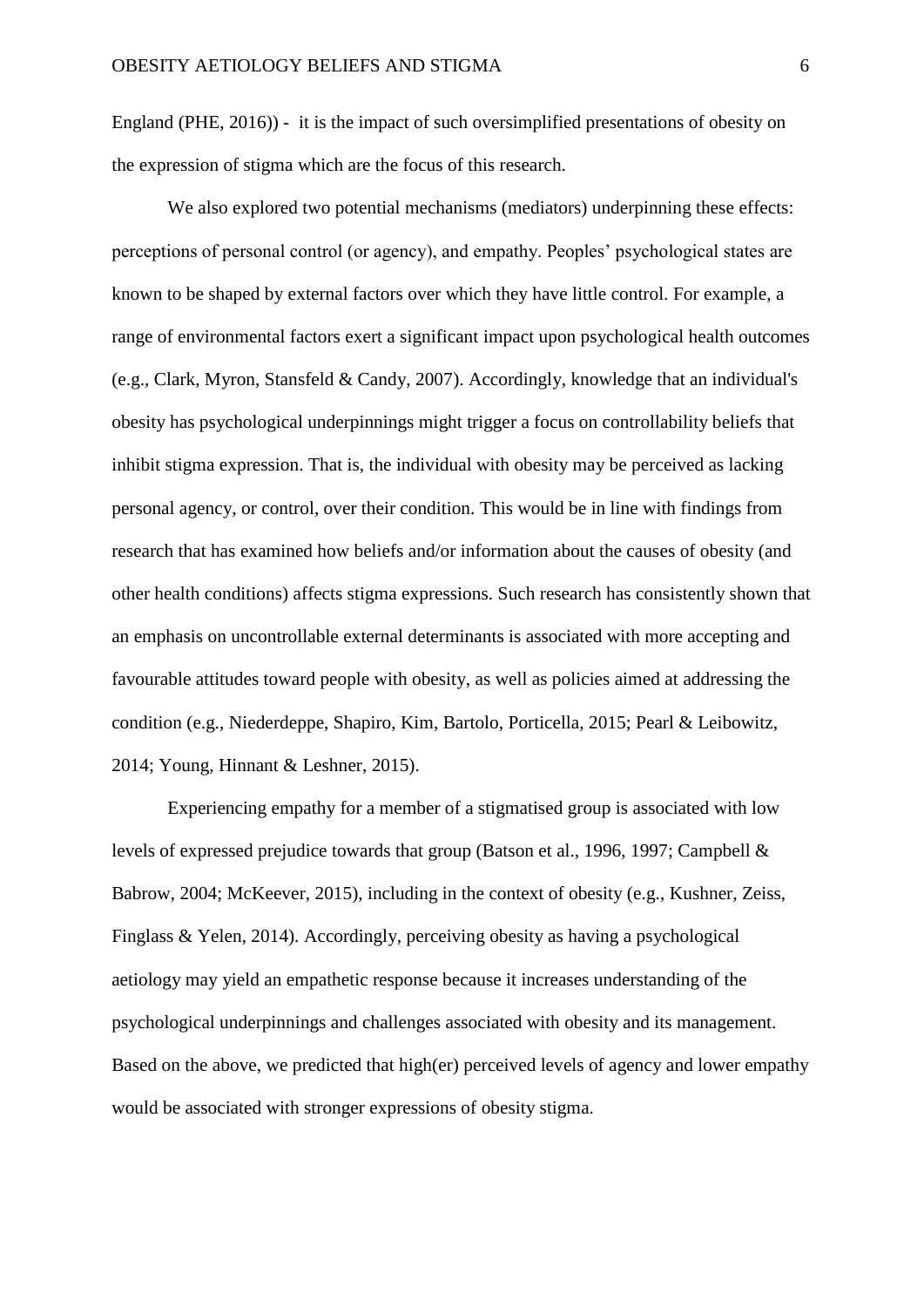#### **Method**

#### **Sample and Design**

**.** 

Ethical approval for the research was provided by the Psychology Research Ethics Committee at the University of Exeter, United Kingdom (ref: 2012/553). Participants ( $N =$ 463; 304 females) were recruited using Crowdflower (www.crowdflower.com), a web-based crowdsourcing platform for the recruitment of participants in research studies (for an overview of the validity and reliability of data collected using crowdsourcing see Buhrmester, Kwang & Gosling, 2011; Mason & Suri, 2011). The survey was presented in Qualtrics (www.qualtrics.com), an online survey creation and data collection platform. All participants were recruited from the U.S.

Sample size was determined on the basis of two planned analyses. First, using G\*Power (Faul, Erdfelder, & Buchner, 2007), it was estimated that a sample size of 112 participants would be required to achieve 0.8 power for the planned MANOVA. Second, following suggestions by Fritz and MacKinnon (2007), it was estimated that a sample size of between 396 and 462 participants would be required to achieve 0.8 power in case the magnitudes of the relationships in the planned mediation models were small ( $\alpha = 0.14 - \beta =$ 0.14). Responses from 500 participants were originally collected, but responses from 37 participants were excluded due to being incomplete  $(>10\%)$ . No stopping rule was applied to the collection of data.

Participants were resident in 49 U.S. states and were aged between 18-57 years (mean age  $=$  39 years, SD  $=$  13 years). Most participants were college or university educated (59%); 13% were current students. Participants' average Body Mass Index (BMI), calculated on the basis of their self-reported height and weight, was  $27 (SD = 7$ ; range  $16 - 38)^1$ .

 $<sup>1</sup>$  According to the WHO and the Centers for Disease Control and Prevention (CDC), a BMI between 25 and</sup> 29.9 classifies as pre-obesity (overweight), and a BMI larger than or equal to 30 classifies as obesity.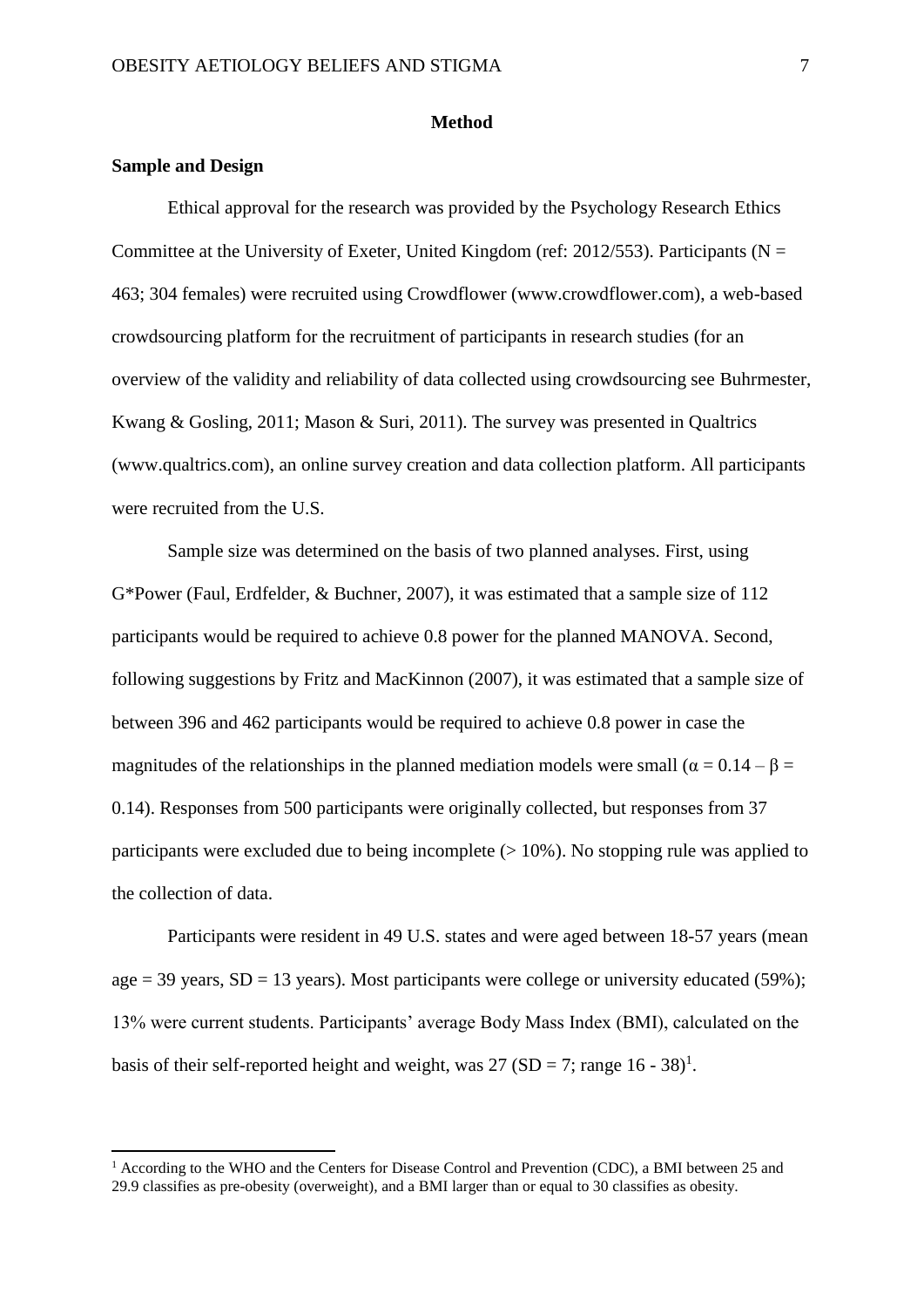Participants were randomly assigned to one of three experimental conditions that varied according to the stated aetiology of a target individual's obesity (psychological, genetic, or behavioural aetiology). All participants were first shown a photograph of a man with obesity (the target), referred to as John, along with the following text:

> "*This is a picture of John. He is 55 years old and works as a research scientist at a pharmaceutical company. John has a Body Mass Index (BMI) of 39. This means that he classifies as having obesity*."

Participants in the "psychological aetiology" condition ( $n = 155$ ) were told that his obesity was caused by a psychological eating disorder that had developed due to a range of traumatic events that had taken place in his life; participants in the "genetic aetiology" condition ( $n =$ 151) were told that John's obesity was caused by a genetic condition that meant that his metabolic rate was lower than that of a person who does not suffer from the condition; and participants in the "behavioural aetiology" condition ( $n = 157$ ) were told that his obesity was caused by eating too much food high in fat and sugar, and not engaging in enough physical  $\arctivity^2$ .

The photograph depicting "John" in the vignette was of an actual patient awaiting bariatric surgery, and was provided by Commonwealth Surgical Associates (MA, United States) with the approval of the patient.

# **Outcome Measures**

**.** 

Two measures assessed the expression of stigma towards the target. First, participants completed an adapted version of the short form of the *Fat Phobia Scale* (FPS; Bacon, Scheltema & Robinson, 2001). The scale consists of 14 traits and corresponding antonyms

<sup>&</sup>lt;sup>2</sup> The vignettes can be requested by contacting the authors.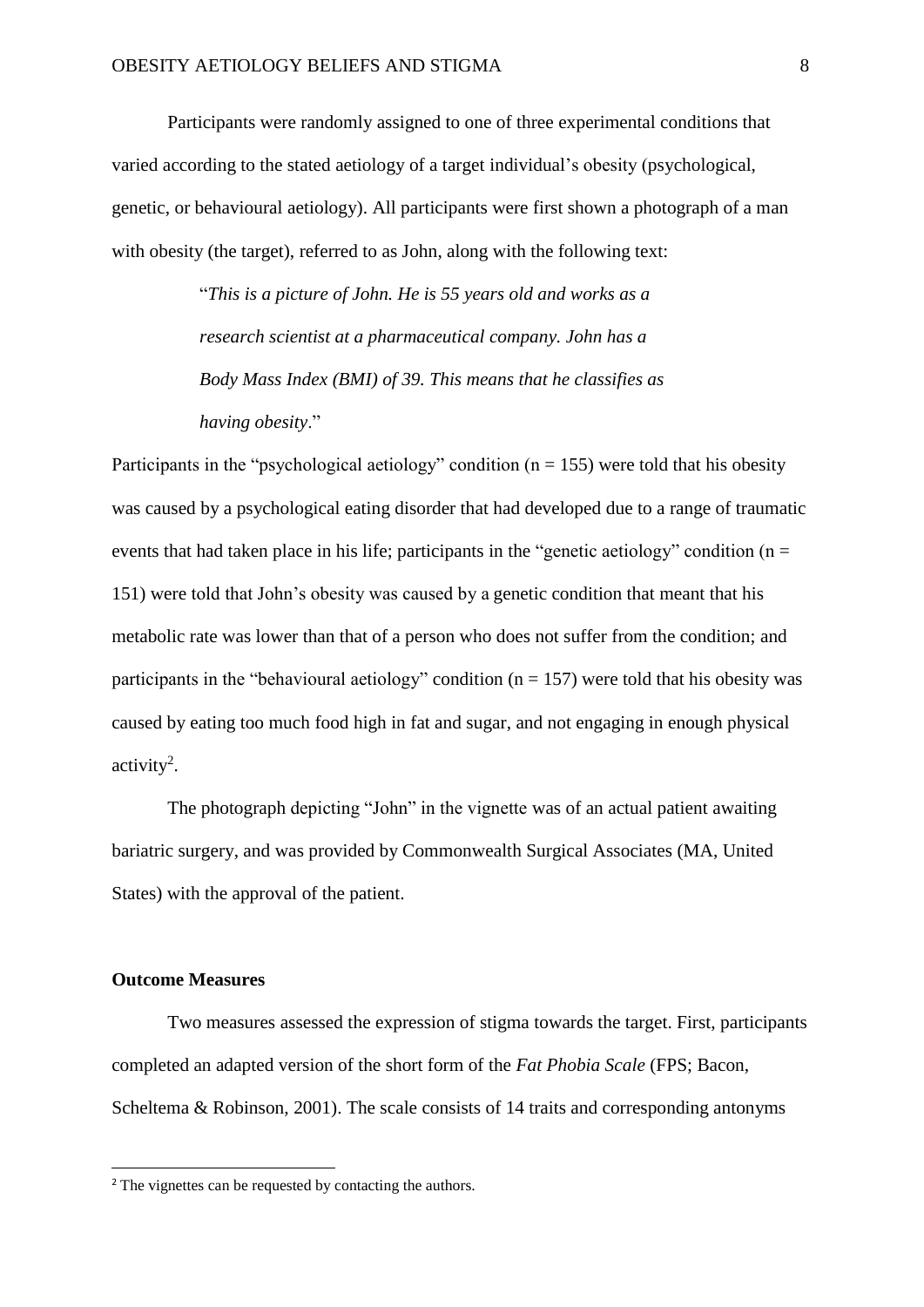intended to describe people with obesity, and participants were asked to indicate their beliefs (e.g., "*attractive*" vs. "*unattractive*"; "*active*" vs. "*inactive*"; "*secure*" vs. "*insecure*"). The scale is devised to assess attitudes towards people with obesity in general but was adapted to allow participants to indicate the extent to which they believed that the traits described the target. Participants indicated their responses on 7-point Likert scales: higher scores indicate greater fat phobia (or stigma expression). Reflecting previous research (Bacon et al., 2001; α  $=$  .87-91), the FPS was highly reliable in the current study ( $\alpha$  = .89).

The second measure of stigma expression was a *Stereotype* checklist based upon the Stereotype Content Model (SCM; Fiske, Cuddy, Glick, & Xu, 2002). This included seven traits concerning the perceived warmth of the target (*"well-intentioned*", "*sincere*", "*trustworthy*", "*friendly*", "*good-natured*", "*tolerant*" and "*warm*"), and seven traits pertaining to the perceived competence of the target ("*intelligent*", "*skilful*", "*efficient*", "*capable*", "*confident*", "*self-disciplined*" and "*competent*"). Participants indicated the extent to which they believed that the traits described the target using 7-point Likert scales anchored by "*Not at all*" and "*Very much*". Higher scores indicated lower levels of competence and warmth, i.e., more negative stereotypes (or stigma expression). Similar lists of traits have commonly been used in social psychological research and have high reliability (e.g., Yzerbyt, Provost & Corneille, 2005;  $\alpha = .87-91$ ;  $\alpha = .87-91$ ). The Cronbach's alpha for the stereotypes was .95 in the current study.

# **Mediators**

*Agency Attributions* were measured using three items adapted from Crandall (1994) and Vartanian and Fardouly (2013): "*To what extent do you believe that John's obesity is caused by factors that John can control or factors outside of John's control?*"; "*How much control do you think John has over his obesity?*"; "*How responsible do you think John is for*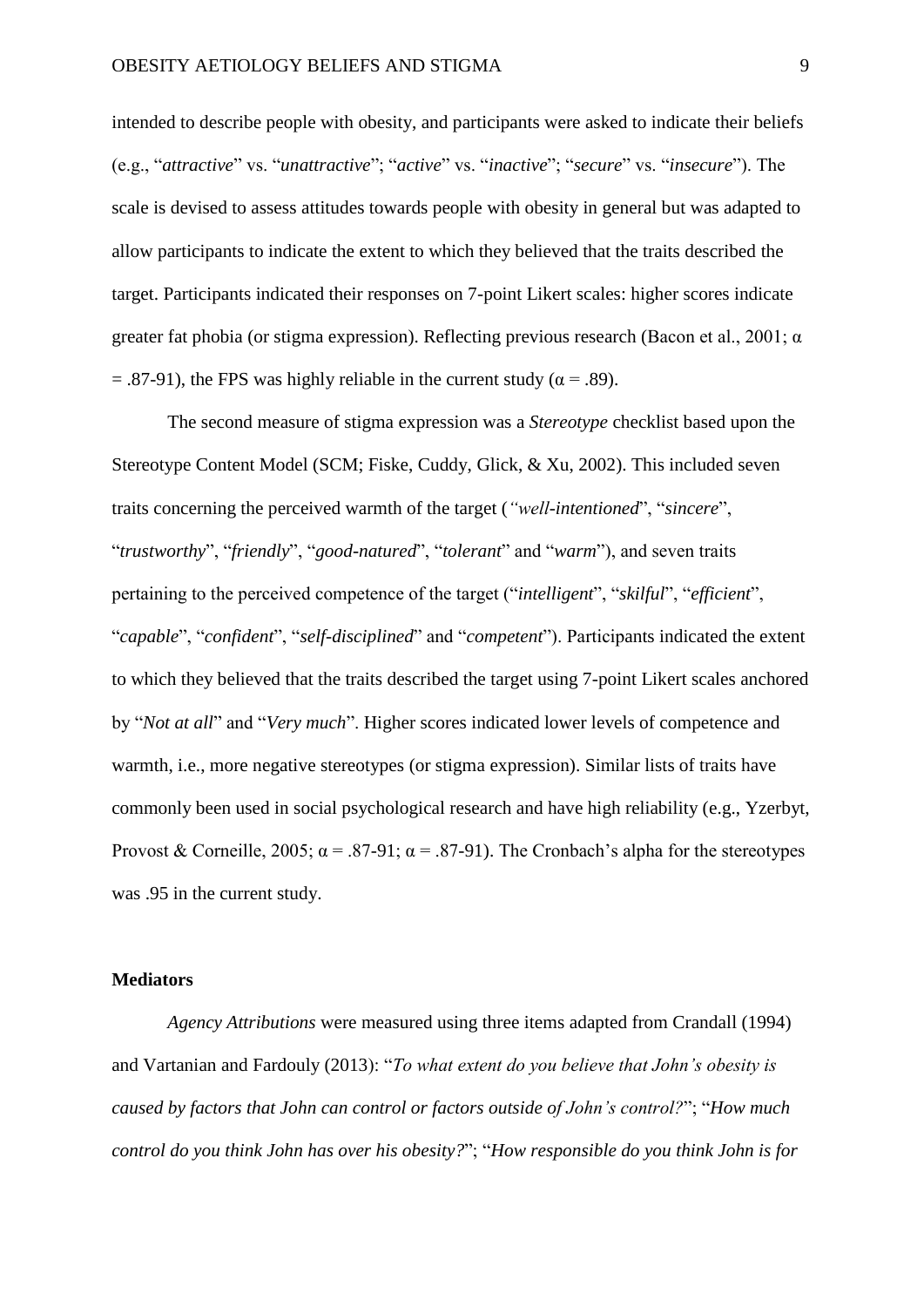*his obesity?*". Participants indicated their responses on 7-point Likert scales, with higher scores ascribing lower levels of agency to the target ( $\alpha = .81$ ).

*Empathy* for the target was assessed using six items derived from the Communication Emotional Response Scale (CERS; Batson, O'Quin, Fultz, Vanderplas, & Isen, 1983). Participants were asked to indicate the extent to which learning about the target's condition evoked the following feelings: "*sympathy*"*,* "*soft-heartedness*", "*warmth*", "*compassion*", "*tenderness*" and "*moved*". Responses were recorded on 7-point Likert scales anchored by "*Not at all*" and "*Very much*", with higher scores indicating more empathy for the target. The CERS has been shown to have high internal consistency (Batson et al., 1983;  $\alpha = .79 - .91$ ); Cronbach's alpha in the current study was .95.

# **Covariates**

Two measures of *General Weight Bias* were included as covariates in the study in order to control for general (as opposed to target-specific) weight-bias between the participants in the three different conditions. The measures were the *Beliefs About Obese Persons Scale* (BAOPS; Allison, Basile & Yuker, 1991; α = .69) and the *Anti-Fat Attitudes Scale* (AFAS; Morrison & O'Connor, 1999;  $\alpha$  = .82). No significant differences could be found in general weight-bias, as measured by the BAOPS and AFAS, between the three conditions (Omnibus MANOVA:  $F(4, 919) = 2.21$ ,  $p = .107$ ,  $\eta p^2 = .01$ ; BAOPS:  $F(2, 461) =$ 2.05,  $p = .131$ ,  $\eta_p^2 = .01$ ; AFAS:  $F(2, 461) = .39$ ,  $p < .250$ ,  $\eta_p^2 = .00$ ).

#### **Results**

# **Descriptive Statistics and Correlations**

Table 1 reports descriptive statistics and correlations for all scales. Chi-square and ANOVA tests indicated no significant differences in the socio-demographic characteristics (i.e., age,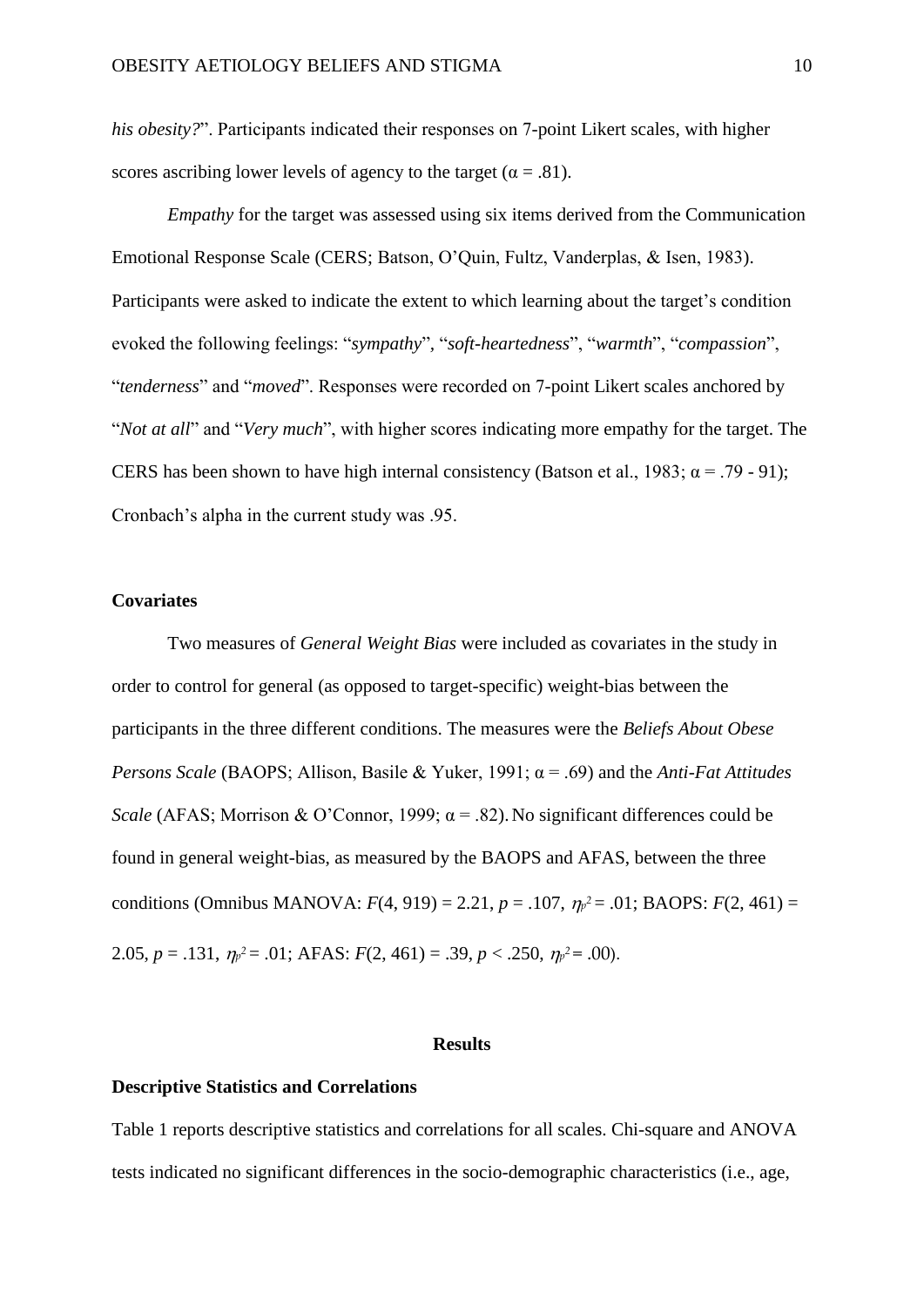gender, and educational status) or BMI between the participants allocated to the respective conditions ( $p > .05$ ).

--- Insert Table 1 about here ---

Stigma expression (both fat phobia and negative stereotypes) was significantly correlated with ascriptions of lower agency and higher empathy. While fat phobia was positively correlated with general weight bias, as measured by the BAOPS and AFAS, the relationship between stereotypes and general weight bias was mixed: its correlation with BAOPS, which measures the controllability of obesity, was non-significant, but its correlation with AFAS, which measures negative attitudes towards people with obesity, was positive and significant. This pattern of results indicates that weight bias is more strongly correlated with fat phobia than with stereotypes. Similarly, it should be noted that agency attributions were more strongly correlated with general weight bias compared to (the lack of) empathy. Finally, Table 1 shows that higher participant BMI was significantly correlated with less fat phobia, weaker ascriptions of agency, lower general weight bias, and more empathy.

#### **Main Analysis**

The main analysis was conducted in two steps. First, a MANCOVA was performed to examine whether stigma expression, and agency attribution, and empathy differed between the three aetiology conditions (behavioural versus genetic versus psychological). Second, indirect effects analyses using bootstrapping examined whether the effects of aetiology on the expression of stigma could be explained by agency attributions and empathy. Age, gender, education, general weight bias and BMI were entered as covariates in both steps. All analyses were conducted in SPSS v.22.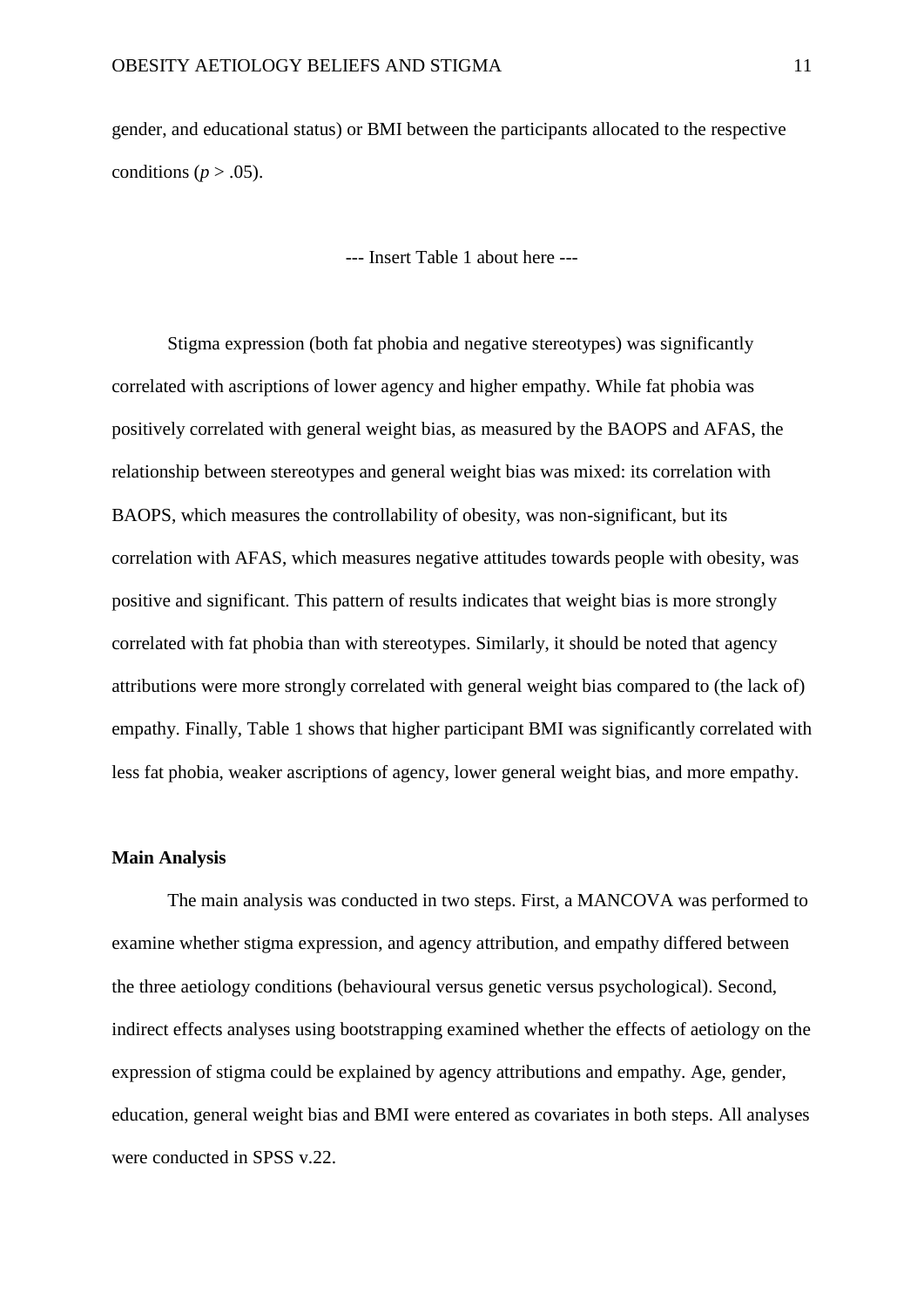**MANCOVA.** The omnibus MANCOVA was significant for condition (*Box M* = 44.53,  $p < .01$ ;  $F(8, 896) = 20.29$ ,  $p < .001$ ,  $n_p^2 = .15$ ). Between-subjects contrasts indicated significant differences for every scale as a function of aetiology (*Fat Phobia*: *F*(2, 458) = 36.39,  $p < .001$ ,  $n_p^2 = .14$ ; *Stereotypes*:  $F(2, 458) = 13.89$ ,  $p < .001$ ,  $n_p^2 = .06$ ; *Agency*:  $F(2, 458) = 13.89$  $458$ ) = 74.51,  $p < .001$ ,  $n_p^2 = .25$ ; *Empathy*:  $F(2, 458) = 25.78$ ,  $p < .001$ ,  $n_p^2 = .10$ ).

Pairwise comparisons (Bonferroni) indicated that participants in the psychological aetiology condition expressed greater stigma, stronger ascriptions of agency and less empathy towards the target compared to participants allocated to the genetic aetiology condition. The same pattern of results was found for the comparison between the genetic and behavioural aetiology conditions, with participants allocated to the behavioural aetiology condition stigmatising the target more. The comparison between the psychological and behavioural aetiology conditions indicated that participants in the psychological aetiology condition ascribed the target less agency for his obesity and reported more empathy for him. Figure 1 presents the estimated marginal means and standard errors from the MANCOVA; Table 2 displays the condition mean differences. General weight-bias, as measured by the BAOPS  $(F(4, 447) = 21.67, p < .001, n_p^2 = .16)$  and AFAS  $(F(4, 447) = 14.99, p < .001, n_p^2 = .12)$ , but not age (F(4, 447) = 0.53,  $p = .99$ ,  $n_p^2 = .00$ ), gender ( $F(4, 447) = 1.99$ ,  $p = .10$ ,  $n_p^2 = .02$ ), education (*F*(4, 447= .94, *p* = .44,  $n_p^2$  = .01), and BMI (*F*(4, 447= 1.03, *p* = .39,  $n_p^2$  = .01), were found to be significant covariates in the model.

#### --- Insert Figure 1 and Table 2 about here ---

**Indirect effects analyses.** These analyses were performed using MEDIATE (Hayes & Preacher, 2014). Only one condition can serve as a reference condition in MEDIATE (i.e., baseline comparison condition against which other conditions are compared), and so two sets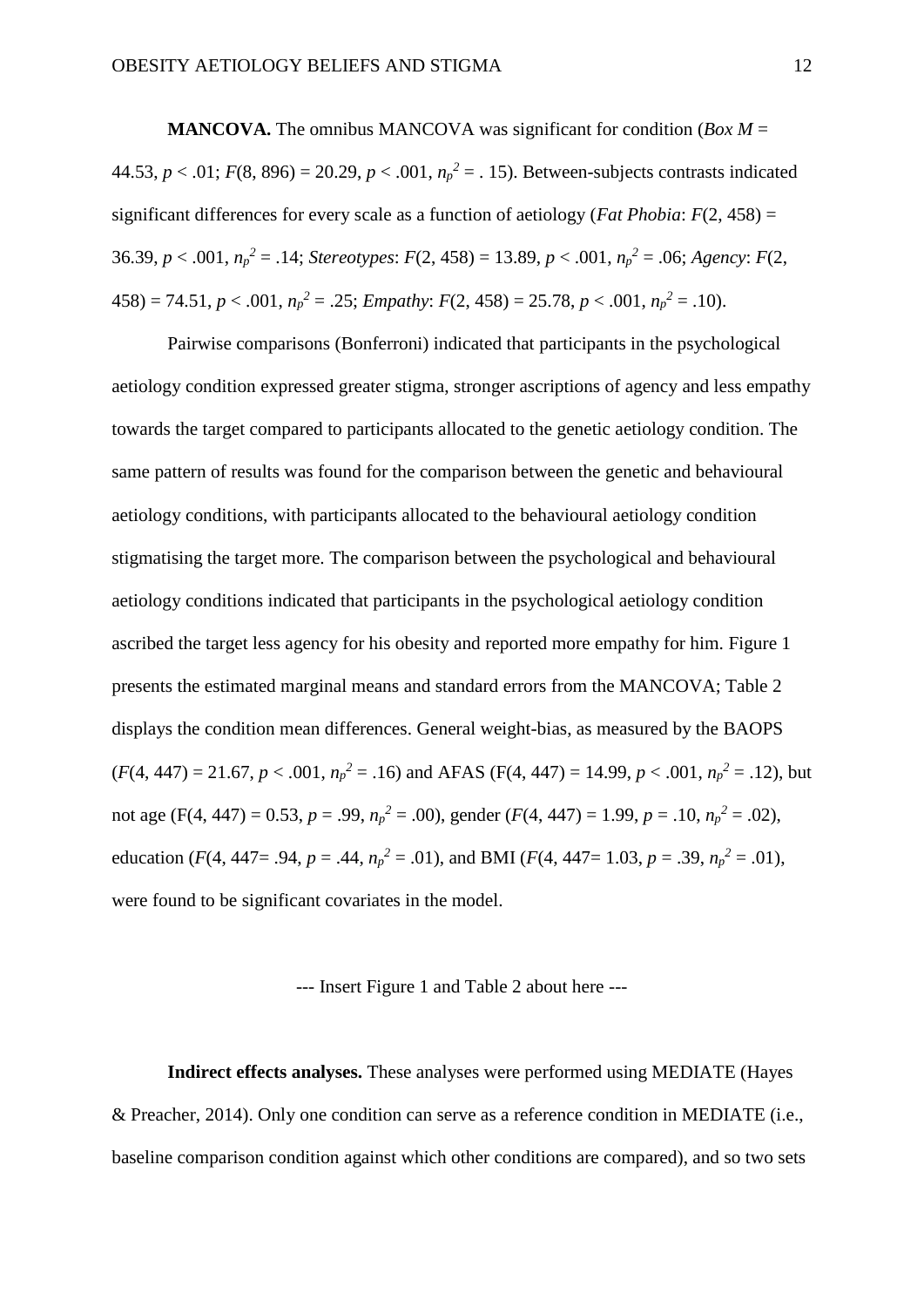of analyses were performed. The psychological aetiology condition was entered as the reference condition in the first set, enabling comparison between this and the conditions in which the target's obesity was attributed to a genetic and behavioural aetiology. The behavioural aetiology condition was then entered as the reference condition in the second, enabling a comparison between the genetic and behavioural aetiology conditions. Within each analysis set, four models were specified and tested: two models included target-specific fat phobia as the dependent variable and agency attributions (Model 1) and empathy (Model 2) as mediating variables, and two models included stereotypes as the dependent variable and agency attributions (Model 3) and empathy (Model 4) as mediating variables. Age, gender, education, general weight bias and BMI were entered as covariates. All models were tested using 5000 bootstrap resamples and 99% confidence intervals. Table 3 summarises the results.

# --- Insert Table 3 about here ---

The results in part mirror the pattern of results from the MANCOVA, showing that participants assigned to the psychological and behavioural aetiology conditions expressed greater stigma towards the target than those assigned to the genetic aetiology condition. Likewise, the difference in the expression of stigma towards the target between the psychological and behavioural aetiology conditions was not statistically significant.

Differences in agency attributions and empathy between the three conditions accounted for differences in the expression of stigma in all models; that is, the indirect effects were significant in all models, which can be inferred from the finding that zero did not fall between the upper and lower levels of the 99% confidence intervals for the indirect effects in any of the models (see Table 3). In other words, compared to participants who learned that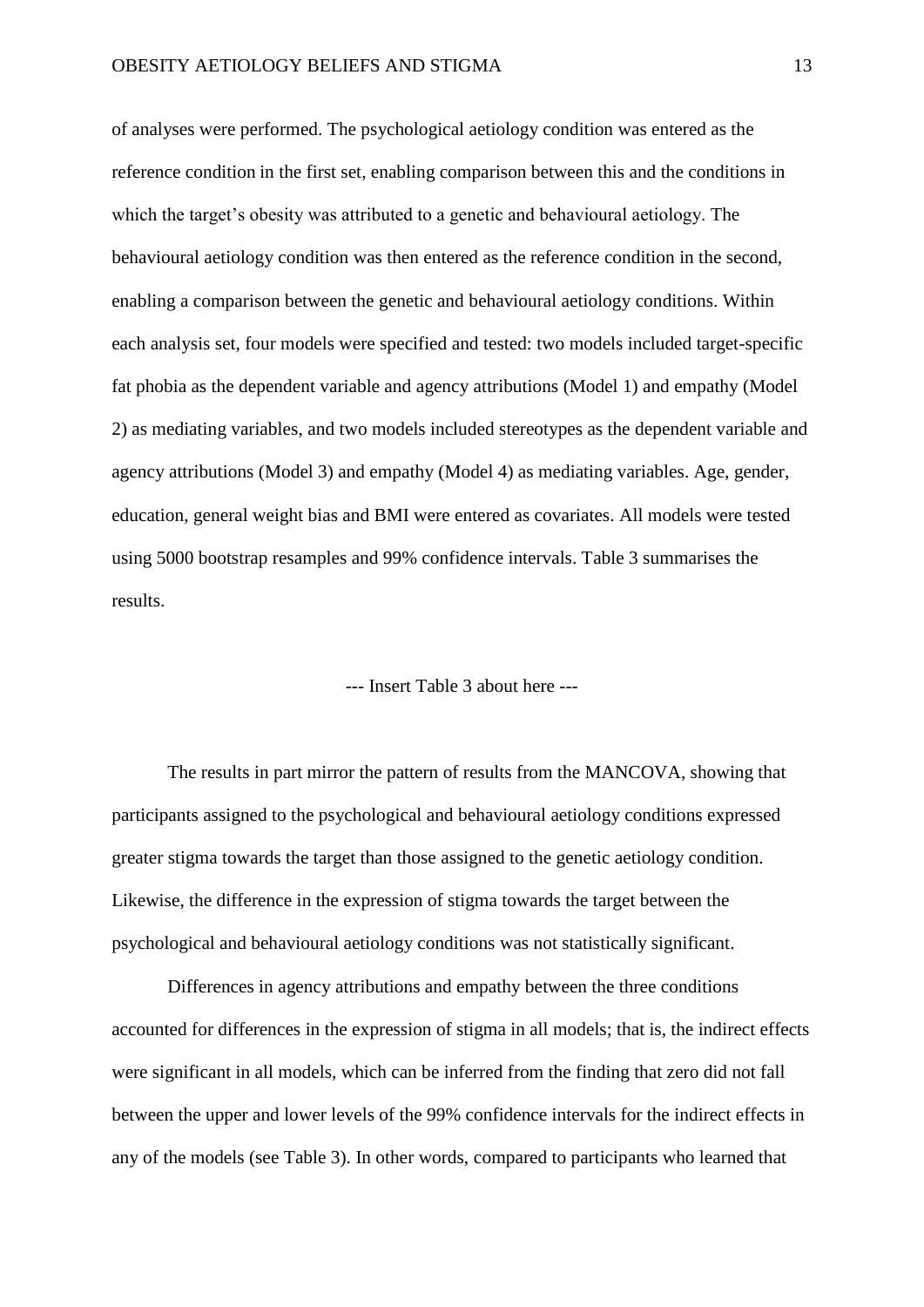the target's obesity had a psychological and behavioural aetiology, participants presented with a genetic aetiology for the target's obesity formed a more favourable impression of him to the extent that they empathised with him more and ascribed him less agency. The same pattern of effects and associations was found for the comparison of the psychological with the behavioural aetiology condition. Participants ascribed the target less agency and expressed greater empathy towards him when his obesity was attributed to a psychological compared behavioural aetiology, and these differences were in turn associated with significantly weaker expressions of stigma towards the target.

Finally, with the exception of one model (genetic vs behavioural aetiology), the suppression of the direct effects indicated that empathy accounted for more variance in the expression of stigma than agency attributions. The models also explained greater variance in target-specific fat phobia attitudes compared to stereotypes as indicated by the adjusted Rsquared values in the respective models.

#### **Discussion**

The findings from this study indicate that aetiology beliefs play an important part in the expression of obesity stigma. When participants learned that a target individual's obesity had a psychological cause, they stigmatised that individual more (reported more fat bias and negative stereotypes) compared to when they learned that his obesity had a genetic aetiology. Similarly, participants expressed greater stigma towards the individual when his obesity was attributed to a behavioural compared to a genetic aetiology. Indirect effects analyses revealed that participants presented with a psychological compared to a behavioural aetiology for the target individual's obesity stigmatised the target less to the extent that they also ascribed him less agency and expressed greater empathy towards him.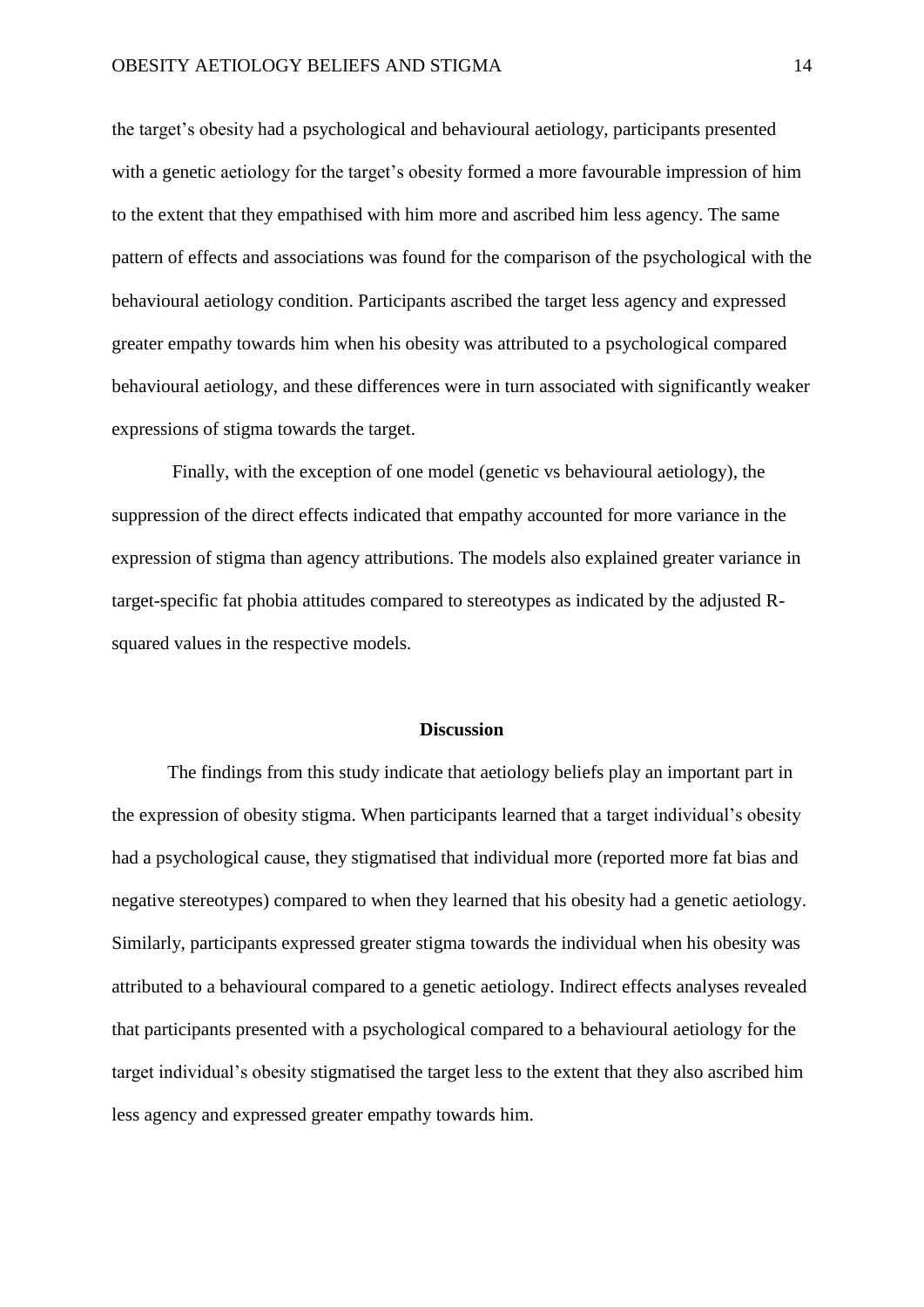We initially anticipated that highlighting the psychological causes of an individual's obesity (e.g., trauma and depression) might encourage a more marked expression of stigma relative to other aetiologies through a "double stigma" effect, highlighting both the health condition and its psychological causes. However, presentation of a psychological aetiology was actually associated with weaker perceptions of target agency and greater empathy, which in turn were associated with the expression of less stigma towards the target compared to being told that his obesity was attributable to behavioural factors (e.g., dietary and exercise behaviour). This suggests that, rather than leading to "double stigma", emphasising the psychological underpinnings of obesity can have a prophylactic effect on the expression of obesity stigma.

The study also extends existing understanding of obesity stigma by demonstrating the mechanisms by which aetiology beliefs affect its expression. The ascription of agency to the target for his condition, and reduced empathy for him, explained the stigmatisation of the target. This mediation pattern compares with previous literature into mental health and obesity and similarly indicates that the attribution of control and lack of empathy are each antecedents of stigma expression (e.g., Corrigan, 2000; Kushner, Zeiss, Finglass & Yelen, 2014; Niederdeppe, Shapiro, Kim, Bartolo, Porticella, 2015; Pearl & Leibowitz, 2014; Young, Hinnant & Leshner, 2015). In the current study, the expression of empathy exhibited more explanatory power than the ascription of agency.

In the face of surging obesity rates worldwide and corresponding increases in resources and efforts assigned to manage the epidemic (see Wang, McPherson, Marsh, Gortmaker & Brown, 2011), a multi-faceted understanding of the determinants of obesity is beginning to emerge. Given the pervasiveness of obesity stigma, it seems particularly pertinent to examine whether focusing people's attention on different underlying causes of obesity impacts on their attitudes towards people with obesity. Previous research has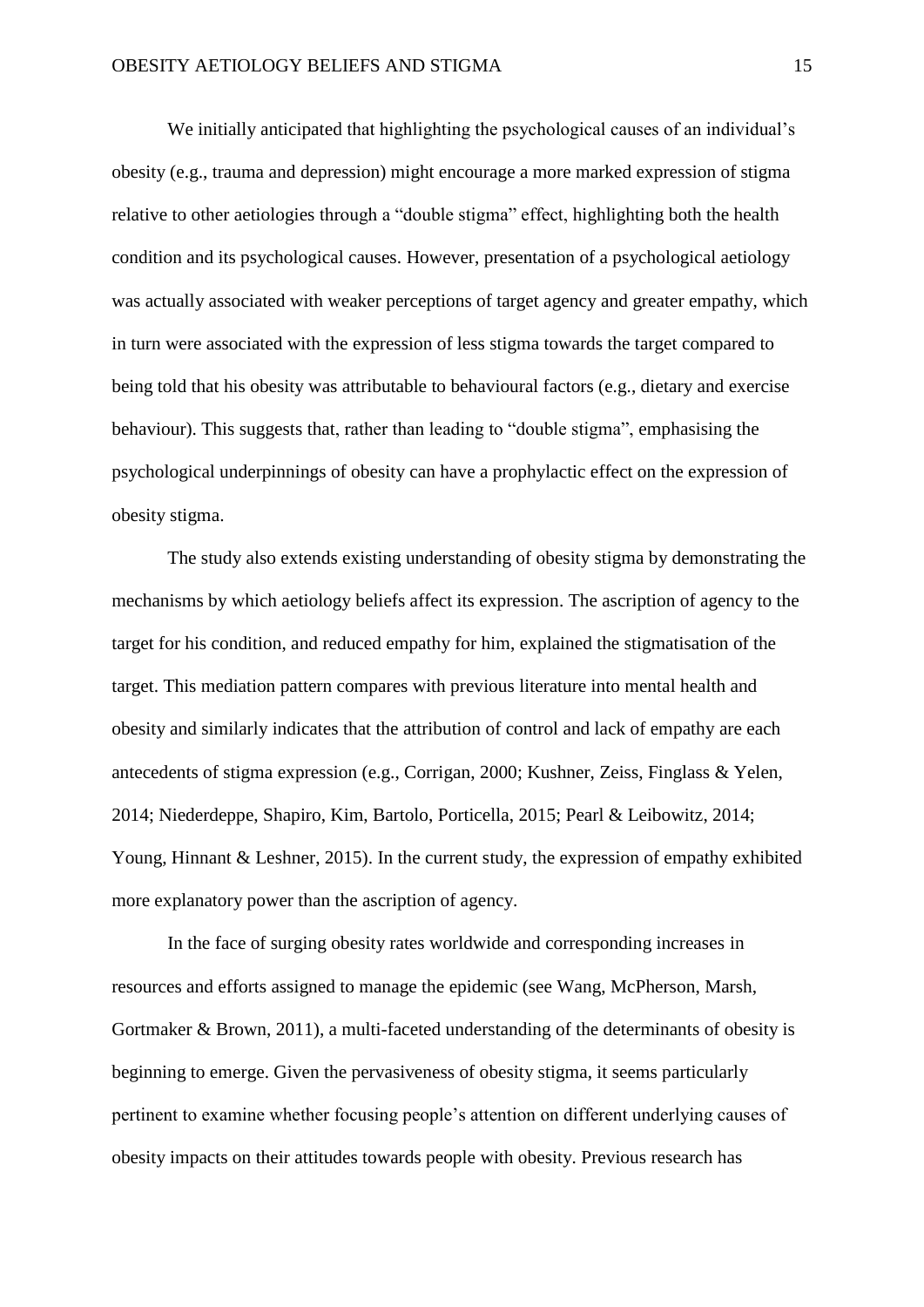highlighted the importance that perceived behavioural agency plays in the expression of obesity stigma; the current study shows that perceptions of other underpinnings of obesity also have a marked effect on stigma expressions.

Future research should address how more complex understandings and belief systems about obesity aetiology impact on stigma expressions. This study operationalised the three aetiologies of obesity as being separate from one another, but obesity often has a more complex aetiology, involving the interaction of different factors (see Llewellyn & Wardle, 2015). An appropriate next step for research, therefore, may be to build on existing research that examines how beliefs and information about the complexities of obesity aetiology affects people's stigma expressions (e.g., Niederdeppe et al., 2015; Niederdeppe, Shapiro, Kim, Bartolo, & Porticella, 2014), including a focus on contextual influences (e.g., socioeconomic status and the food environment: see Donaghue, 2014; Morland & Evenson, 2009).

Experiencing stigma is disempowering for people with obesity, has negative consequences for psychological health and can perpetuate weight gain. As well as developing ways in which people with obesity can overcome and respond more positively to their stigma experiences, it is important to explore ways in which the expression of obesity stigma can be reduced. Beliefs about the causes of obesity are modifiable: harnessing this import may offer new ways of challenging stigma in the future.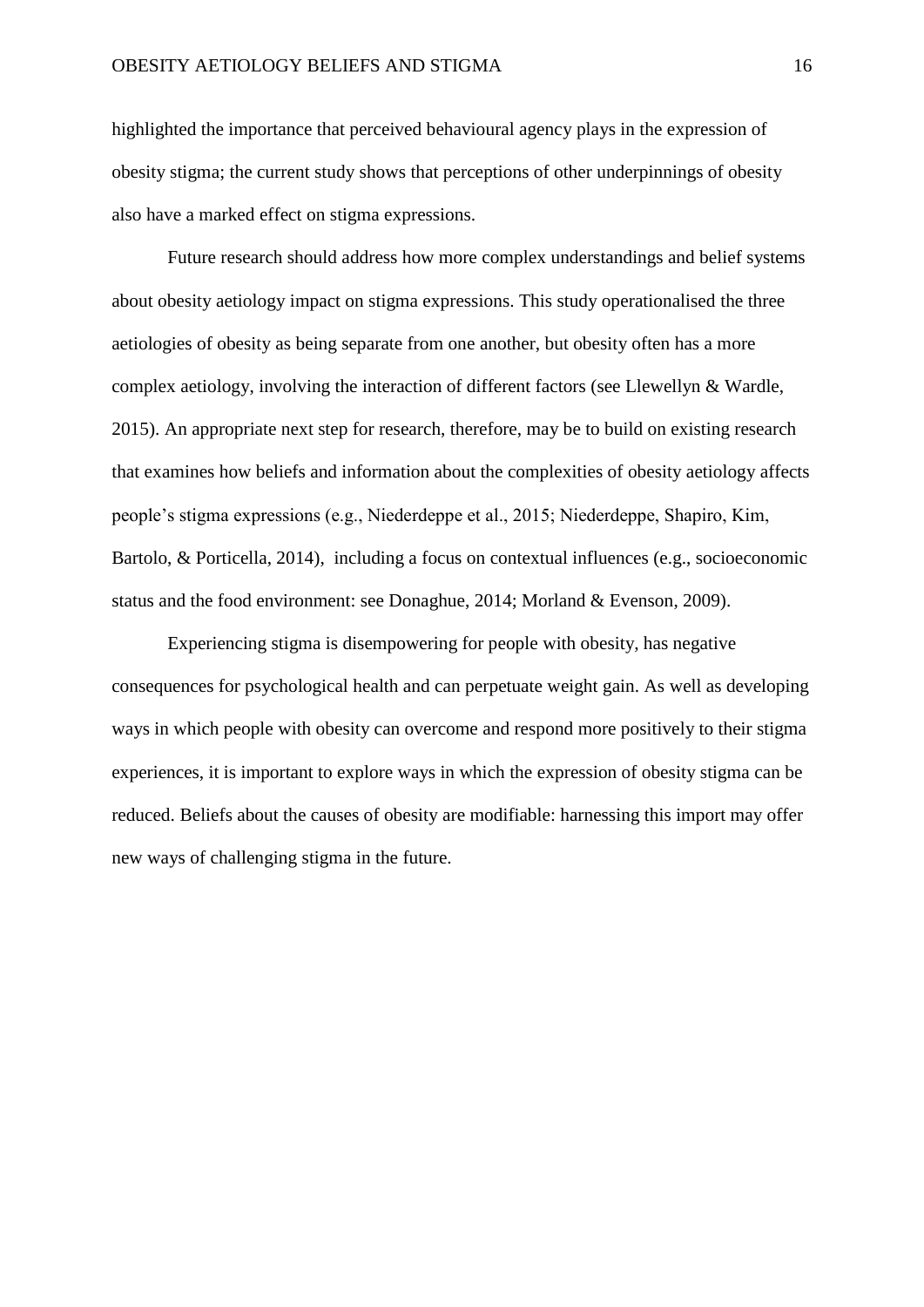# **References**

- Allison, D. B., Basile, V. C., & Yuker, H. E. (1991). The measurement of attitudes toward and beliefs about obese persons. *International Journal of Eating Disorders*, *10*, 599– 607. http://doi.org/10.1002/1098-108X(199109)10:5<599::AID-EAT2260100512>3.0.CO;2-#
- American Psychiatric Association. (2013). *Diagnostic and statistical manual of mental disorders* (5th ed.). Arlington, VA: American Psychiatric Publishing. http://dx.doi.org/10.1176/appi.books.9780890425596
- Bacon, J. G., Scheltema, K. E., & Robinson, B. E. (2001). Fat phobia scale revisited: The short form. *International Journal of Obesity and Related Metabolic Disorders*, *25*, 252–257. http://doi.org/10.1038/sj.ijo.0801537
- Barry, C. L., Gollust, S. E., McGinty, E. E., & Niederdeppe, J. (2014). Effects of messages from a media campaign to increase public awareness of childhood obesity. *Obesity*, *22*, 466–473. http://doi.org/10.1002/oby.20570
- Batson, C. D., Polycarpou, M. P., Harmon-Jones, E., Imhoff, H. J., Mitchener, E. C., Bednar, L. L., … Highberger, L. (1997). Empathy and attitudes: Can feeling for a member of a stigmatized group improve feelings toward the group? *Journal of Personality and Social Psychology*, *72*, 105–118. https://doi.org/10.1037/0022-3514.72.1.105
- Batson, D. C., O'Quin, K., Fultz, J., Vanderplas, M., & Isen, A. M. (1983). Influence of selfreported distress and empathy on egoistic versus altruistic motivation to help. *Journal of Personality and Social Psychology*, *45*, 706–718. http://doi.org/10.1037/0022- 3514.45.3.706
- Batson, D. C., Sympson, S. C., Hindman, J. L., Decruz, P., Todd, R. M., Weeks, J. L., … Burns, C. T. (1996). 'I've been there, too': Effect on empathy of prior experience with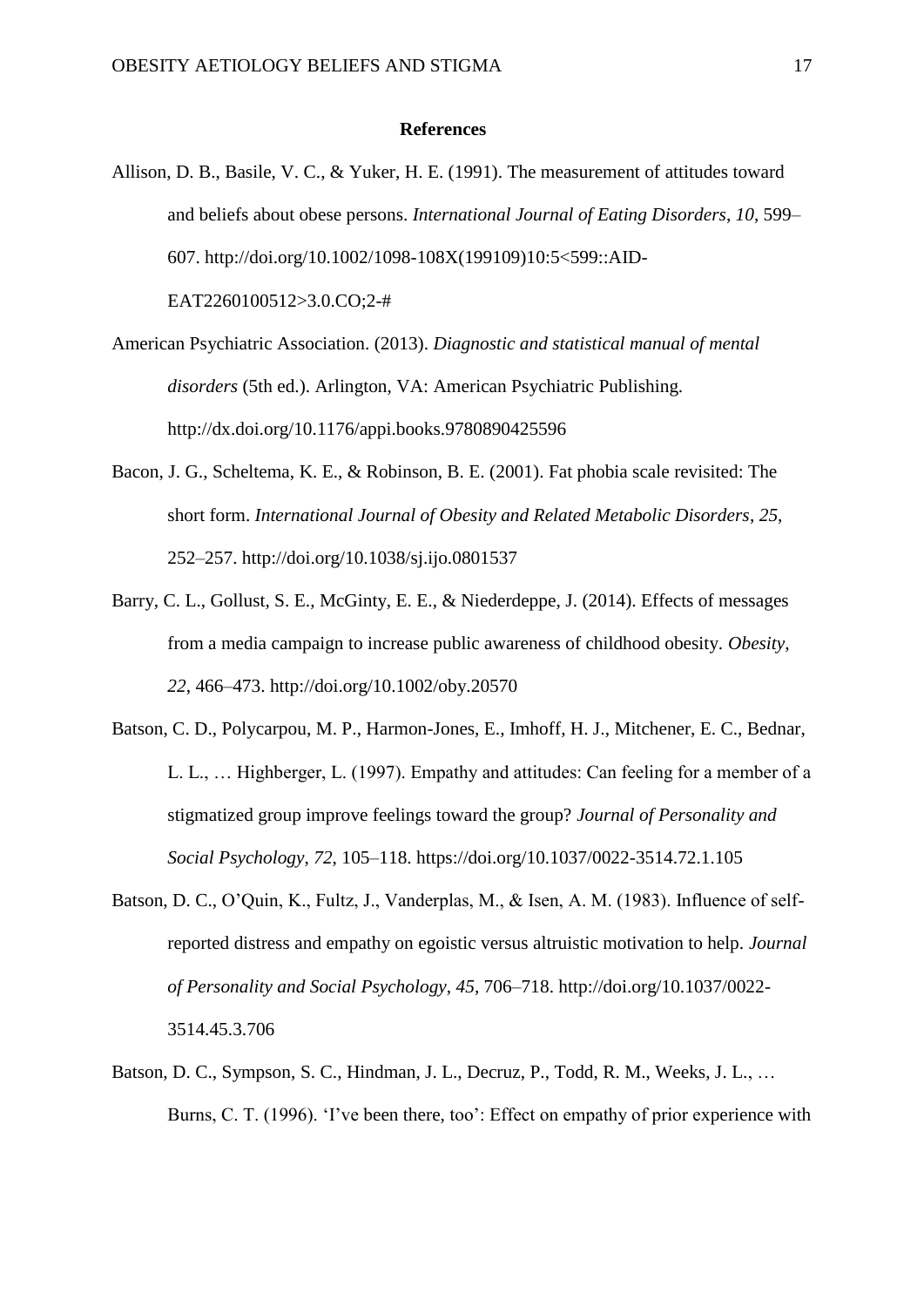a need. *Personality and Social Psychology Bulletin*, *22*, 474–482. https://doi.org/10.1177/0146167296225005

Baum, C. L., & Ford, W. F. (2004). The wage effects of obesity: A longitudinal study. *Health Economics*, *13*, 885–899. http://doi.org/10.1002/hec.881

Bell, S. K., & Morgan, S. B. (2000). Children's attitudes and behavioral intentions toward a peer presented as obese: Does a medical explanation for the obesity make a difference? *Journal of Pediatric Psychology*, *25*, 137–145. http://doi.org/10.1093/jpepsy/25.3.137

- Bray, G. A., & Bouchard, C. (Eds.) (2014). *Handbook of obesity - volume 1: Epidemiology, etiology, and physiopathology* (5<sup>th</sup> ed.). Boca Rator, Forida: CRC Press.
- Brownell, K. D., Kersh, R., Ludwig, D. S., Post, R. C., Puhl, R. M., Schwartz, M. B., & Willett, W. C. (2010). Personal responsibility and obesity: A constructive approach to a controversial issue. *Health Affairs*, *29*, 379–387. https://doi.org/10.1377/hlthaff.2009.0739
- Buhrmester, M., Kwang, T., & Gosling, S. D. (2011). Amazon's Mechanical Turk: A new source of inexpensive, yet high-quality, data? *Perspectives on Psychological Science*, *6*, 3–5. http://doi.org/10.1177/1745691610393980
- BUPA (2016) *Obesity in adults, causes, effects and treatment*. Available at: http://www.bupa.co.uk/health-information/directory/o/obesity-in-adults (Accessed 9 September 2016).
- Burnette, J. L. (2010). Implicit theories of body weight: Entity beliefs can weigh you down. *Personality and Social Psychology Bulletin*, *36*, 410–422. https://doi.org/10.1177/0146167209359768
- Bouchard, C., & Perusse, L. (1993). Genetics of obesity. *Annual Review of Nutrition*, *13*, 337–354. http://doi.org/10.1146/annurev.nu.13.070193.002005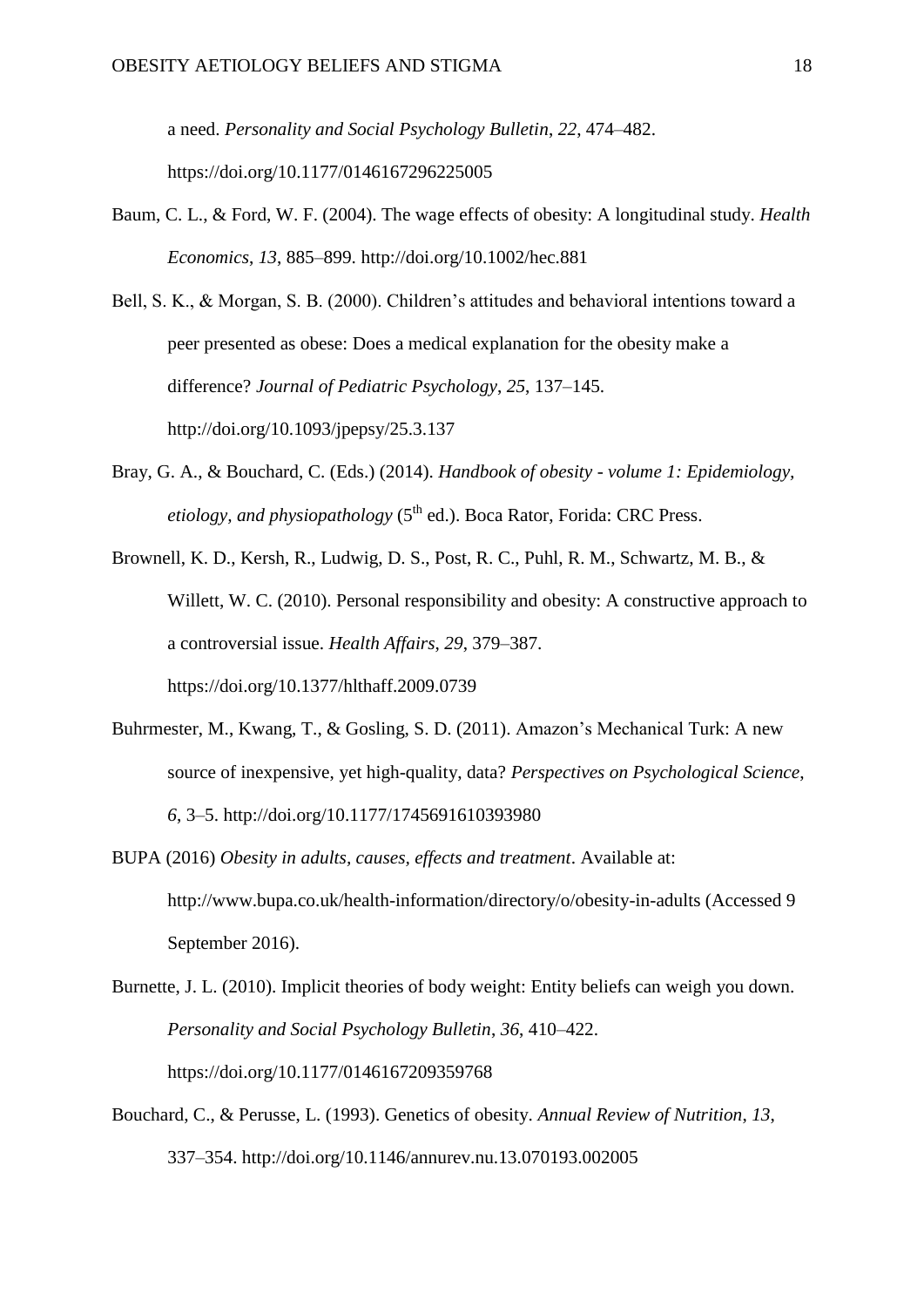- Campbell, R. G., & Babrow, A. S. (2004). The role of empathy in responses to persuasive risk communication: Overcoming resistance to HIV prevention messages. *Health Communication*, *16*, 159–182. https://doi.org/10.1207/S15327027HC1602\_2
- Carr, D., & Friedman, M. A. (2005). Is obesity stigmatizing? Body weight, perceived discrimination, and psychological well-being in the United States. *Journal of Health and Social Behavior*, *46*, 244–259. http://doi.org/10.1177/002214650504600303
- Causes of Obesity: Public Health England Obesity Knowledge and Intelligence team (n.d.). Available from: https://www.noo.org.uk/NOO\_about\_obesity/causes (accessed 9 September 2016).
- Corrigan, P. W. (2000). Mental health stigma as social attribution: Implications for research methods and attitude change. *Clinical Psychology: Science and Practice*, *7*, 48–67. http://doi.org/10.1093/clipsy.7.1.48
- Clark, C., Myron, R., Stansfeld, S., & Candy, B. (2007). A systematic review of the evidence on the effect of the built and physical environment on mental health. *Journal of Public Mental Health*, *6*, 14–27. https://doi.org/10.1108/17465729200700011
- Crandall, C. S. (1994). Prejudice against fat people: Ideology and self-interest. *Journal of Personality and Social Psychology*, *66*, 882–894. http://doi.org/0.1037//0022- 3514.66.5.882
- Crandall, C. S., D'Anello, S., Sakalli, N., Lazarus, E., Nejtardt, G. W., & Feather, N. T. (2001). An attribution-value model of prejudice: Anti-fat attitudes in six nations. *Personality and Social Psychology Bulletin*, *27*, 30–37. https://doi.org/10.1177/0146167201271003
- de Zwaan, M. (2001). Binge eating disorder and obesity. *International Journal of Obesity and Related Metabolic Disorders*, *25*, 51–55. http://doi.org/10.1038/sj.ijo.0801699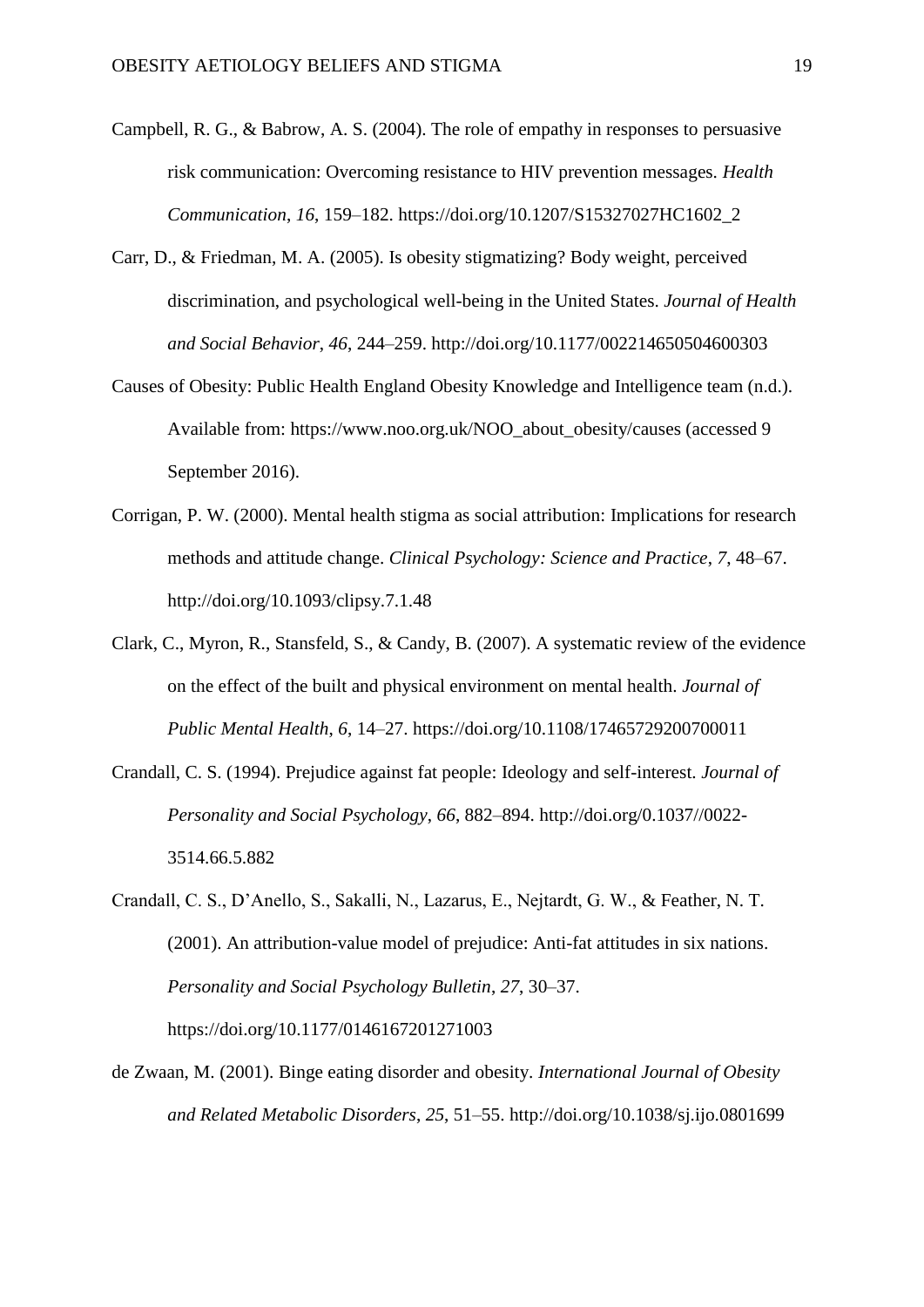- Donaghue, N. (2014). The moderating effects of socioeconomic status on relationships between obesity framing and stigmatization of fat people. *Fat Studies*, *3*, 6–16. http://doi.org/10.1080/21604851.2013.763716
- Fairburn, C. G., & Wilson, G. T. (Eds.) (1993). *Binge eating: Nature, assessment, and treatment*. New York: Guilford Press.
- Farrow, C. V., & Tarrant, M. (2009). Weight-based discrimination, body dissatisfaction and emotional eating: The role of perceived social consensus. *Psychology & Health*, *24*, 1021–1034. http://doi.org/10.1080/08870440802311348
- Faul, F., Erdfelder, E., Lang, A.-G., & Buchner, A. (2007). G\*Power 3: A flexible statistical power analysis program for the social, behavioral, and biomedical sciences. *Behavior Research Methods*, *39*, 175-191. http://dx.doi.org/10.3758/bf03193146
- Fiske, S. T., Cuddy, C, J., Glick, P., & Xu, J. (2002). A model of (often mixed) stereotype content: Competence and warmth respectively follow from perceived status and competition. Journal *of Personality and Social Psychology*, *82*, 878–902. http://doi.org/10.1037/0022-3514.82.6.878
- Fritz, M. S., & MacKinnon, D. P. (2007). Required sample size to detect the mediated effect. *Psychological Science*, *18*, 233-239. http://doi.org/10.1111/j.1467-9280.2007.01882.x
- Goldschmidt, A. B., Crosby, R. D., Engel, S. G., Crow, S. J., Cao, L., Peterson, C. B., & Durkin, N. (2014). Affect and eating behavior in obese adults with and without elevated depression symptoms. *The International Journal of Eating Disorders*, *47*, 281–286. http://doi.org/10.1002/eat.22188
- Hayes, A. F., & Preacher, K. J. (2014). Statistical mediation analysis with a multicategorical independent variable. *British Journal of Mathematical and Statistical Psychology*, *67*, 451–470. http://doi.org/10.1111/bmsp.12028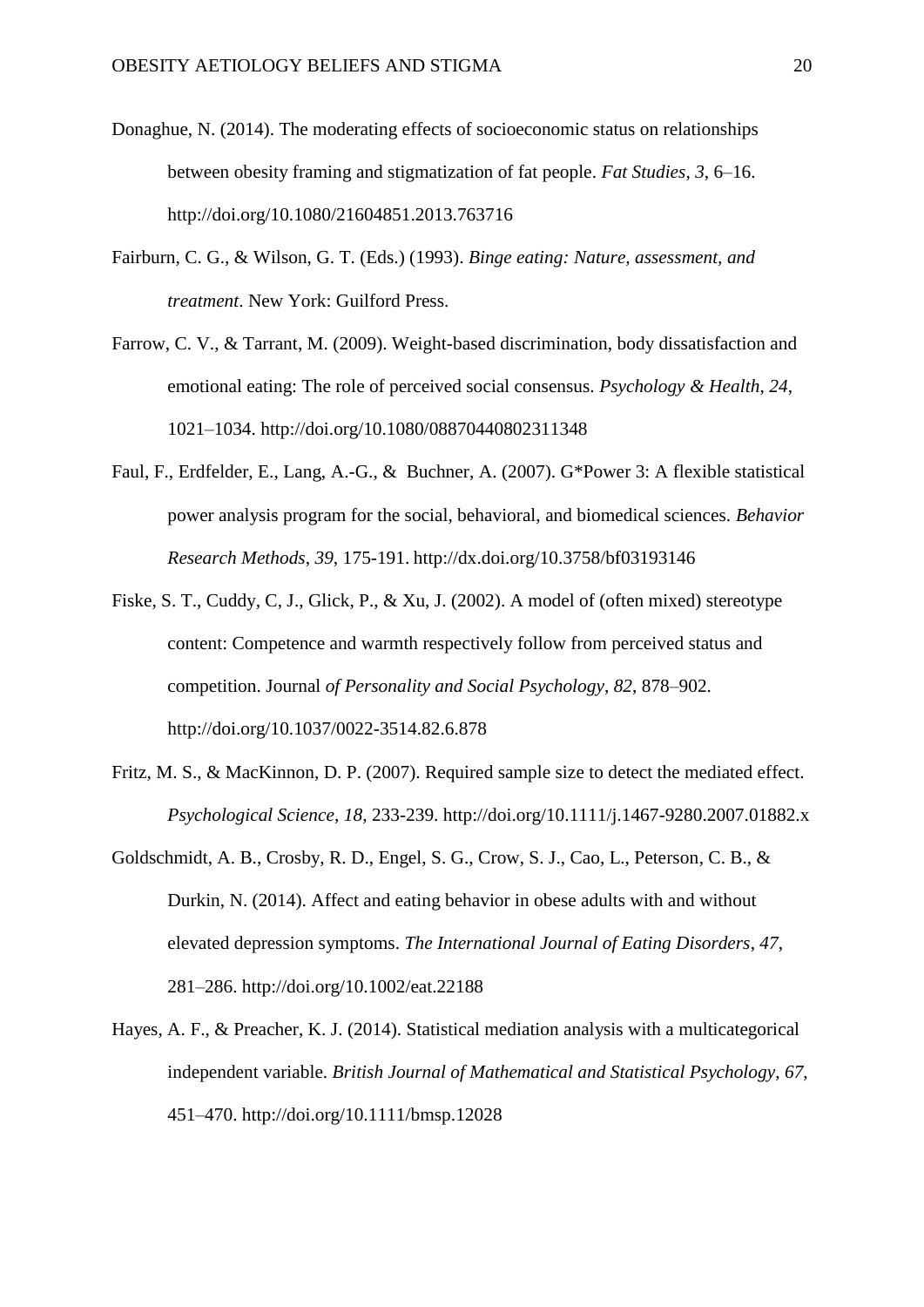- Jeong, S.-H. (2007). Effects of news about genetics and obesity on controllability attribution and helping behavior. *Health Communication*, *22*, 221–228. http://doi.org/10.1080/10410230701626877
- Kushner, R. F., Zeiss, D. M., Feinglass, J. M., & Yelen, M. (2014). An obesity educational intervention for medical students addressing weight bias and communication skills using standardized patients. *BMC Medical Education*, *14*, 53. http://doi.org/10.1186/1472-6920-14-53
- Latner, J. D., O'Brien, K. S., Durso, L. E., Brinkman, L. A., & MacDonald, T. (2008). Weighing obesity stigma: The relative strength of different forms of bias. *International Journal of Obesity*, *32*, 1145–1152. http://doi.org/10.1038/ijo.2008.53
- Llewellyn, C., & Wardle, J. (2015). Behavioral susceptibility to obesity: Gene-environment interplay in the development of weight. *Physiology & Behavior*, *152*, 494–501. https://doi.org/10.1016/j.physbeh.2015.07.006
- Lumeng, J. C., Forrest, P., Appugliese, D. P., Kaciroti, N., Corwyn, R. F., & Bradley, R. H. (2010). Weight status as a predictor of being bullied in third through sixth grades. *Pediatrics*, *125*, 1301–1307. http://doi.org/10.1542/peds.2009-0774
- Luppino, F. S., de Wit, L. M., Bouvy, P. F., Stijnen, T., Cuijpers, P., Penninx, B. W. J. H., & Zitman, F. G. (2010). Overweight, obesity, and depression: A systematic review and meta-analysis of longitudinal studies. *Archives of General Psychiatry*, *67*, 220–229. http://doi.org/10.1001/archgenpsychiatry.2010.2
- Mason, W., & Suri, S. (2011). Conducting behavioral research on Amazon's Mechanical Turk. *Behavior Research Methods*, *44*, 1–23. http://doi.org/10.3758/s13428-011- 0124-6
- McKeever, R. (2015). Vicarious experience: Experimentally testing the effects of empathy for media characters with severe depression and the intervening role of perceived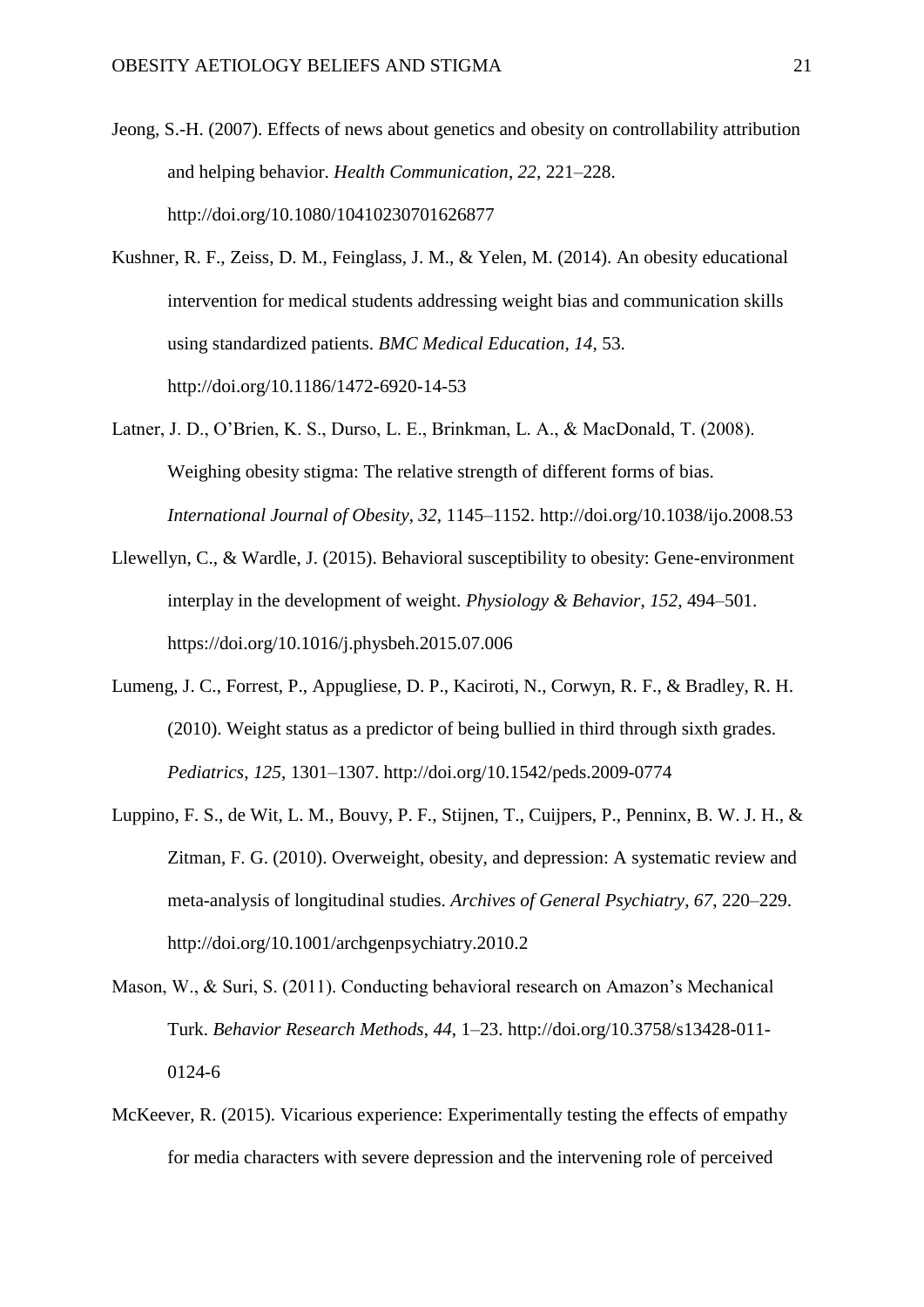similarity. *Health Communication*, *30*, 1122–1134. https://doi.org/10.1080/10410236.2014.921969

- Morland, K. B., & Evenson, K. R. (2009). Obesity prevalence and the local food environment. *Health & Place*, *15*, 491–495. http://doi.org/10.1016/j.healthplace.2008.09.004
- Morrison, T. G., & O'Connor, W. E. (1999). Psychometric properties of a scale measuring negative attitudes toward overweight individuals. *The Journal of Social Psychology*, *139*, 436–445. http://doi.org/10.1080/00224549909598403
- Niederdeppe, J., Roh, S., & Shapiro, M. A. (2015). Acknowledging individual responsibility while emphasizing social determinants in narratives to promote obesity-reducing public policy: A randomized experiment. *PLOS ONE*, *10*, e0117565. https://doi.org/10.1371/journal.pone.0117565
- Niederdeppe, J., Shapiro, M. A., Kim, H. K., Bartolo, D., & Porticella, N. (2014). Narrative persuasion, causality, complex integration, and support for obesity policy. *Health Communication*, *29*, 431–444. https://doi.org/10.1080/10410236.2012.761805
- Pearl, R. L., & Lebowitz, M. S. (2014). Beyond personal responsibility: Effects of causal attributions for overweight and obesity on weight-related beliefs, stigma, and policy support. *Psychology & Health*, *29*, 1176–1191. https://doi.org/10.1080/08870446.2014.916807

Persky, S., & Eccleston, C. P. (2011). Impact of genetic causal information on medical students' clinical encounters with an obese virtual patient: Health promotion and social stigma. *Annals of Behavioral Medicine*, *41*, 363–372. http://doi.org/10.1007/s12160-010-9242-0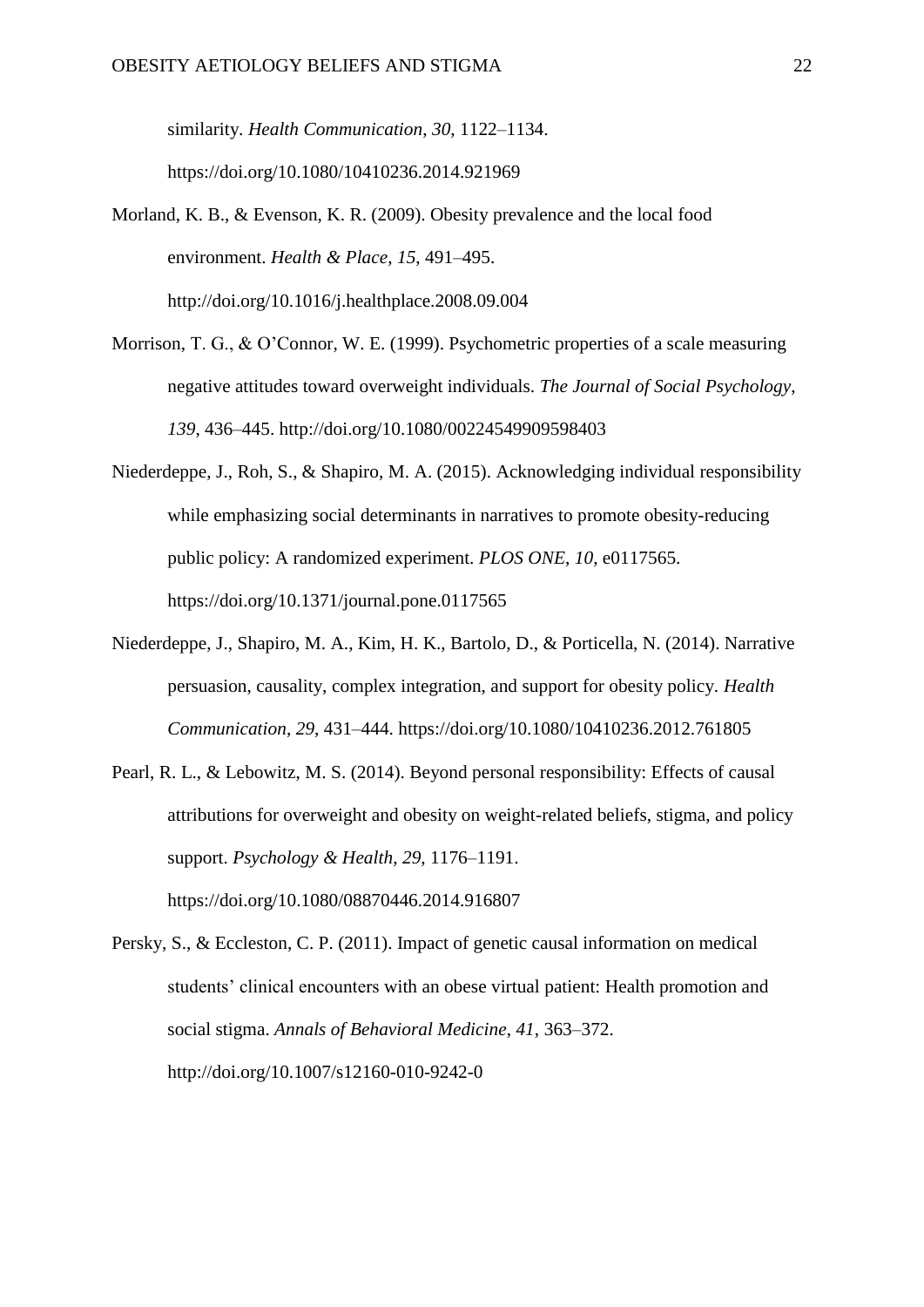- Puhl, R. M., & Brownell, K. D. (2003). Psychosocial origins of obesity stigma: Toward changing a powerful and pervasive bias. *Obesity Reviews*, *4*, 213–227. http://doi.org/10.1046/j.1467-789X.2003.00122.x
- Puhl, R. M., & Heuer, C. A. (2009). The stigma of obesity: A review and update. *Obesity*, *17*, 941–964. http://doi.org/10.1038/oby.2008.636
- Schvey, N. A., Puhl, R. M., & Brownell, K. D. (2011). The impact of weight stigma on caloric consumption. *Obesity, 19*, 1957–1962. http://doi.org/10.1038/oby.2011.204
- Skinner, H. H., Haines, J., Austin, S. B., & Field, A. E. (2012). A prospective study of overeating, binge eating, and depressive symptoms among adolescent and young adult women. *The Journal of Adolescent Health*, *50*, 478–483. http://doi.org/10.1016/j.jadohealth.2011.10.002
- Teachman, B. A., & Brownell, K. D. (2001). Implicit anti-fat bias among health professionals: Is anyone immune? *International Journal of Obesity and Related Metabolic Disorders*, *25*, 1525–1531. http://doi.org/10.1038/sj.ijo.0801745
- Teachman, B. A., Gapinski, K. D., Brownell, K. D., Rawlins, M., & Jeyaram, S. (2003). Demonstrations of implicit anti-fat bias: The impact of providing causal information and evoking empathy. *Health Psychology*, *22*, 68–78.
- Vartanian, L. R., & Fardouly, J. (2014). Reducing the stigma of bariatric surgery: Benefits of providing information about necessary lifestyle changes. *Obesity*, *22*, 1233–1237. http://doi.org/10.1002/oby.20721
- Vocks, S., Tuschen-Caffier, B., Pietrowsky, R., Rustenbach, S. J., Kersting, A., & Herpertz, S. (2010). Meta-analysis of the effectiveness of psychological and pharmacological treatments for binge eating disorder. *The International Journal of Eating Disorders*, *43*, 205–217. http://doi.org/10.1002/eat.20696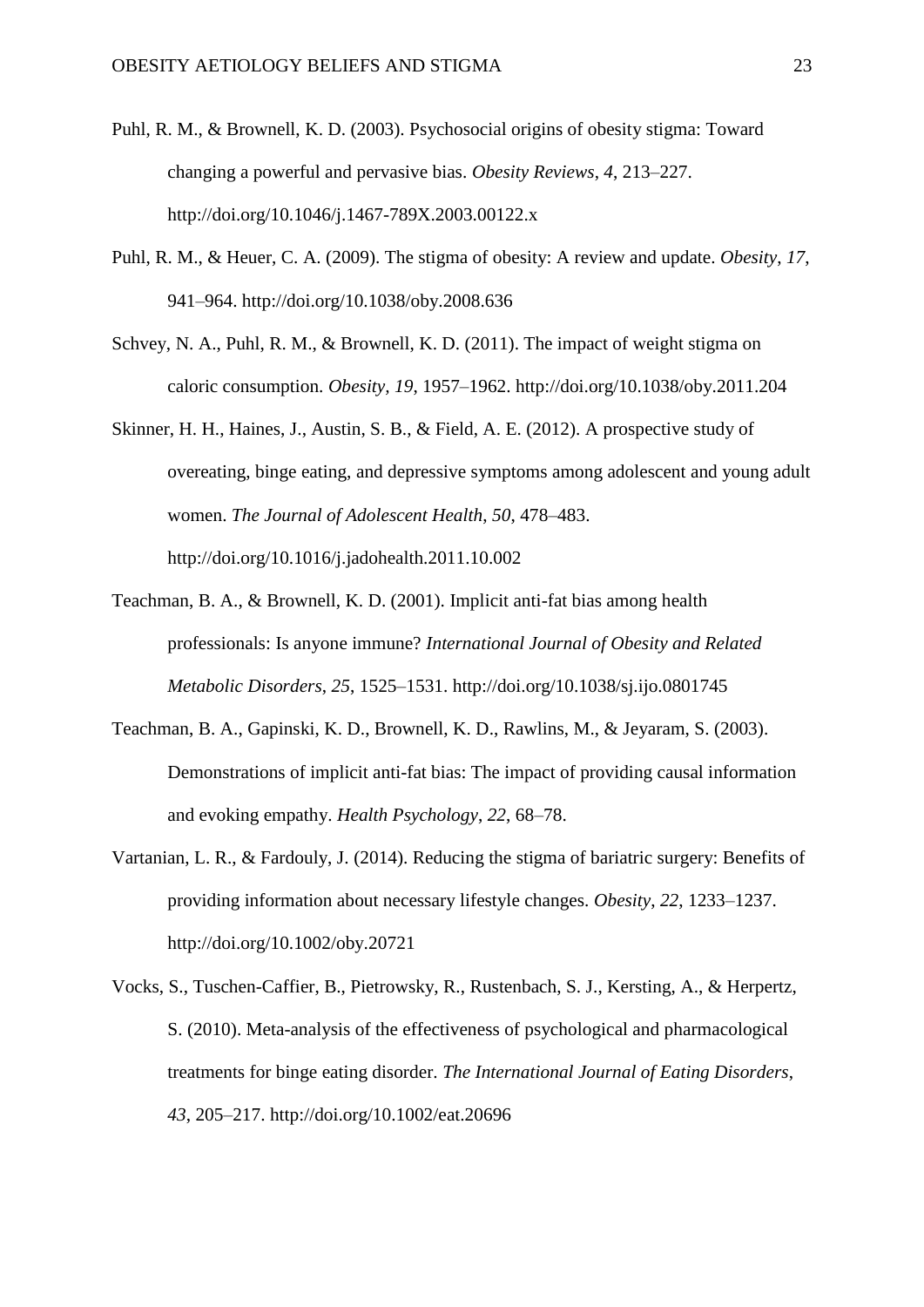- Wang, Y. C., McPherson, K., Marsh, T., Gortmaker, S. L., & Brown, M. (2011). Health and economic burden of the projected obesity trends in the USA and the UK. *Lancet*, *378*, 815–825. http://doi.org/10.1016/S0140-6736(11)60814-3
- Weiner, B., Perry, R. P., & Magnusson, J. (1988). An attributional analysis of reactions to stigmas. *Journal of Personality and Social Psychology*, *55*, 738–748. https://doi.org/10.1037/0022-3514.55.5.738
- Young, R., Hinnant, A., & Leshner, G. (2016). Individual and social determinants of obesity in strategic health messages: Interaction with political ideology. *Health Communication*, *31*, 903–910. https://doi.org/10.1080/10410236.2015.1018699
- Yzerbyt, V., Provost, V., & Corneille, O. (2005). Not competent but warm... Really? Compensatory stereotypes in the French-speaking world. *Group Processes & Intergroup Relations*, *8*, 291–308.<http://doi.org/10.1177/1368430205053944>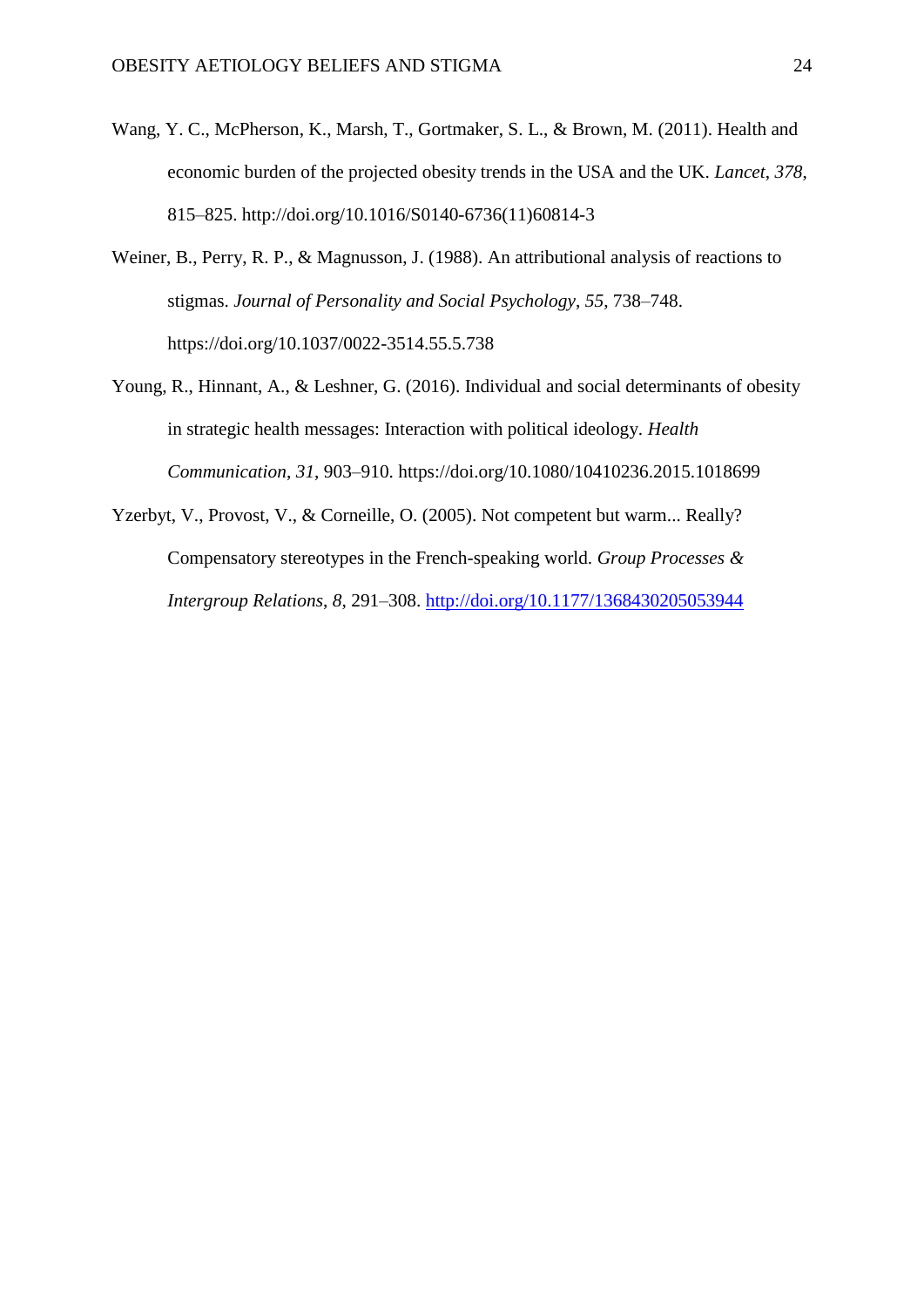

Figure 1. Estimated Marginal Means and Standard Errors as a Function of Condition

Table 1. Means, Standard Deviations and Correlations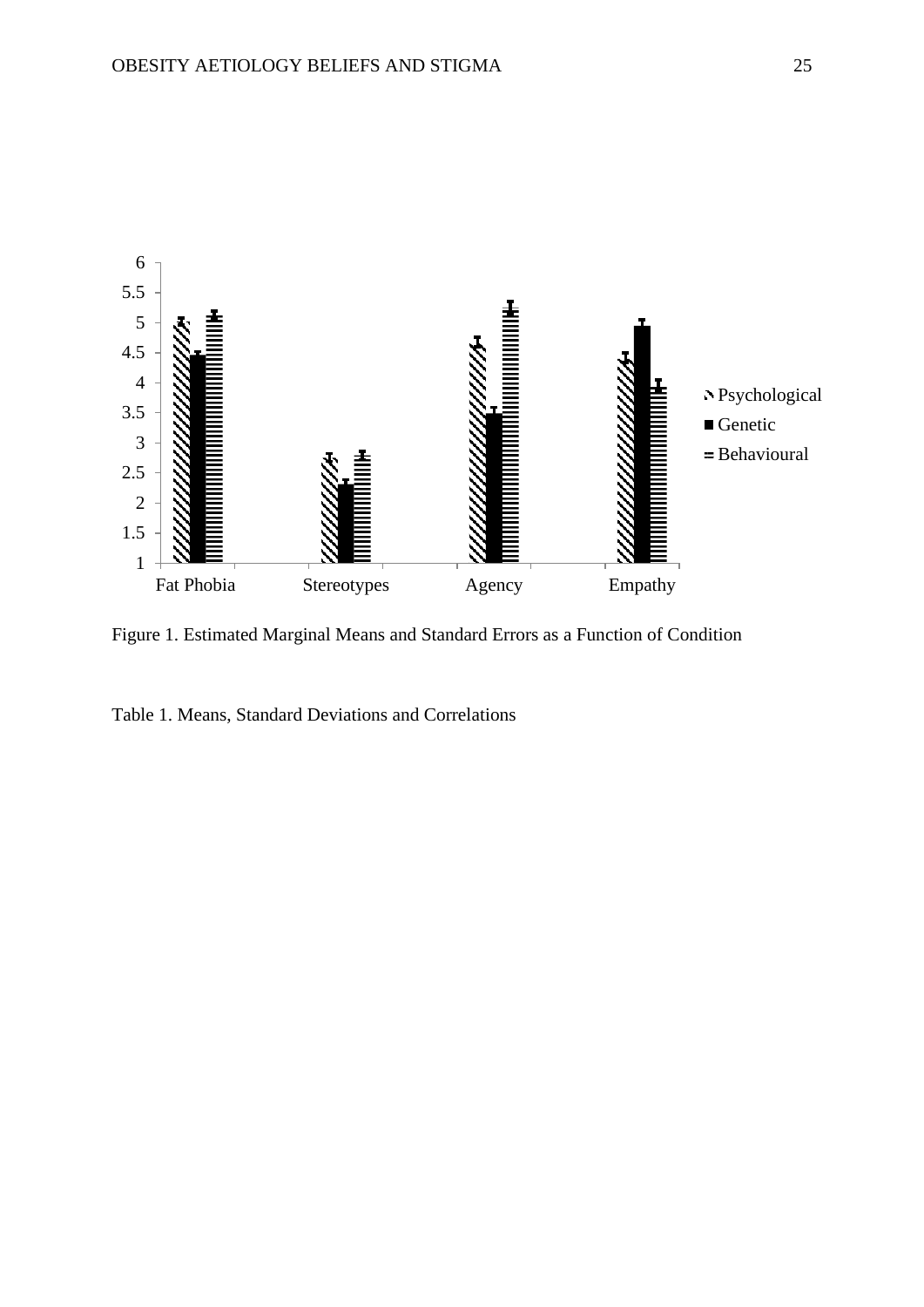|                                                                                                                              | <b>Scales</b>    |                                 |                              |                              |                              |                         |                          |
|------------------------------------------------------------------------------------------------------------------------------|------------------|---------------------------------|------------------------------|------------------------------|------------------------------|-------------------------|--------------------------|
|                                                                                                                              | Fat<br>Phobia    | <b>Stereotypes</b>              | Agency                       | Empathy                      | <b>BAOP</b>                  | <b>AFA</b>              | <b>BMI</b>               |
|                                                                                                                              | M(SD)            | $\underline{M}(\underline{SD})$ | $\underline{M}$<br>(SD)      | M(SD)                        | $\underline{M}$<br>(SD)      | $\underline{M}$<br>(SD) | $\boldsymbol{M}$<br>(SD) |
| <b>Samples</b>                                                                                                               |                  |                                 |                              |                              |                              |                         |                          |
| <b>All Participants</b>                                                                                                      | 4.88<br>(.87)    | 2.62<br>(.90)                   | 4.48<br>(1.53)               | 4.42<br>(1.73)               | 4.71<br>(.92)                | 4.18<br>(1.25)          | 26.62<br>(6.83)          |
| Psychological<br>Aetiology<br>Condition<br><b>Behavioural</b><br>Aetiology<br>Condition<br>Genetic<br>Aetiology<br>Condition | 5.03<br>(.76)    | 2.74<br>(.89)                   | 4.67<br>(1.34)               | 4.40<br>(1.29)               | 4.74<br>(.85)                | 4.14<br>(1.19)          | 25.76<br>(5.65)          |
|                                                                                                                              | 5.17<br>(.84)    | 2.78<br>(.91)                   | 5.27<br>(1.08)               | 3.98<br>(1.35)               | 4.79<br>(.88)                | 4.17<br>(1.34)          | 26.43<br>(7.05)          |
|                                                                                                                              | 4.44<br>(.81)    | 2.35<br>(.85)                   | 3.46<br>(1.55)               | 4.91<br>(1.23)               | 4.58<br>(1.02)               | 4.26<br>(1.21)          | 27.69<br>(7.57)          |
| <b>Scales</b>                                                                                                                | $\ensuremath{r}$ | $\mathbf{r}$                    | $\ensuremath{\underline{r}}$ | $\ensuremath{\underline{r}}$ | $\ensuremath{\underline{r}}$ | $\ensuremath{r}$        | $\ensuremath{r}$         |
| <b>Fat Phobia</b>                                                                                                            |                  | $.36***$                        | $.51***$                     | $-.38***$                    | $.40***$                     | $.30***$                | $.13***$                 |
| <b>Stereotypes</b>                                                                                                           |                  |                                 | $.26***$                     | $-51***$                     | .04                          | $.16***$                | $-.09$                   |
| Agency                                                                                                                       |                  |                                 |                              | $-.37***$                    | $.27***$                     | $.24***$                | $.17***$                 |
| Empathy                                                                                                                      |                  |                                 |                              |                              | $-.03$                       | $.31***$                | $.17***$                 |
| <b>BAOP</b>                                                                                                                  |                  |                                 |                              |                              |                              | $.42***$                | $-.09$                   |
| <b>AFAS</b>                                                                                                                  |                  |                                 |                              |                              |                              |                         | $.24***$                 |
| <b>BMI</b>                                                                                                                   |                  |                                 |                              |                              |                              |                         |                          |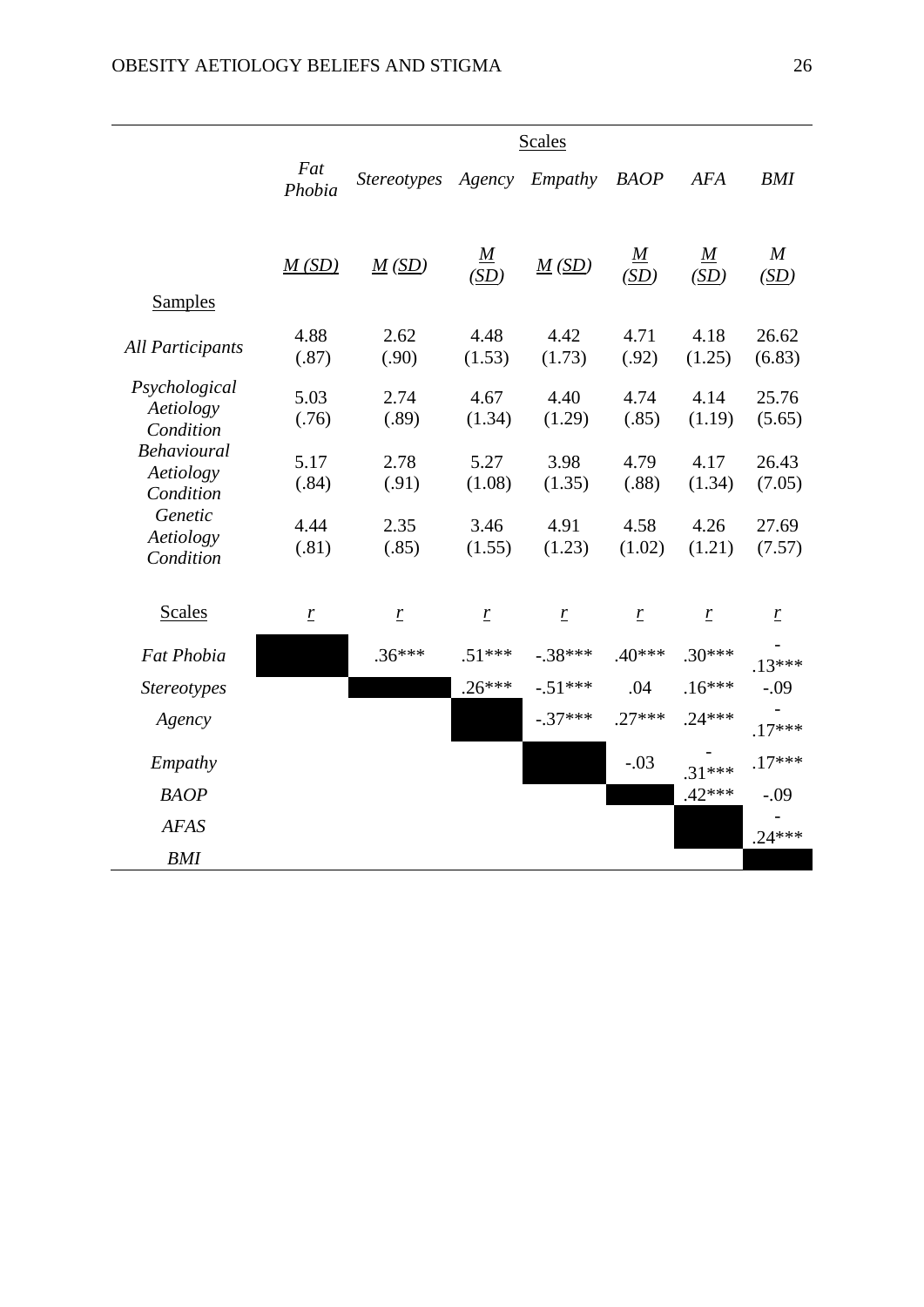| Scale       | <b>Condition (Aetiology)</b><br><b>Comparison</b>                                        | Mean<br><b>Difference</b>                                   | <u>Lower</u><br><b>Bound</b> | 99% Confidence Interval<br><i><u><b>Upper</b></u></i><br><b>Bound</b> |
|-------------|------------------------------------------------------------------------------------------|-------------------------------------------------------------|------------------------------|-----------------------------------------------------------------------|
| Fat Phobia  | Psychological vs. Genetic<br>Psychological vs.<br>Behavioural<br>Genetic vs. Behavioural | $-.56, p < .001$<br>.12, p > .250<br>.67, p < .001          | .308<br>$-.361$<br>$-0.922$  | .807<br>.128<br>$-.427$                                               |
| Stereotypes | Psychological vs. Genetic<br>Psychological vs.<br>Behavioural<br>Genetic vs. Behavioural | $-0.44, p < 0.001$<br>.04, $p > .250$<br>.48, $p < .001$    | .143<br>$-.328$<br>$-.772$   | .737<br>.254<br>$-.182$                                               |
| Agency      | Psychological vs. Genetic<br>Psychological vs.<br>Behavioural<br>Genetic vs. Behavioural | $-1.17, p <$<br>.001<br>.59, $p < .001$<br>1.76, p < .001   | .733<br>$-1.021$<br>$-2.194$ | 1.603<br>$-.168$<br>$-1.330$                                          |
| Empathy     | Psychological vs. Genetic<br>Psychological vs.<br>Behavioural<br>Genetic vs. Behavioural | .55, p < .001<br>$-0.44, p < 0.001$<br>$-1.00, p <$<br>.001 | $-.966$<br>.038<br>.586      | $-.966$<br>.847<br>1.405                                              |

# Table 2. Bonferroni Pairwise Comparisons